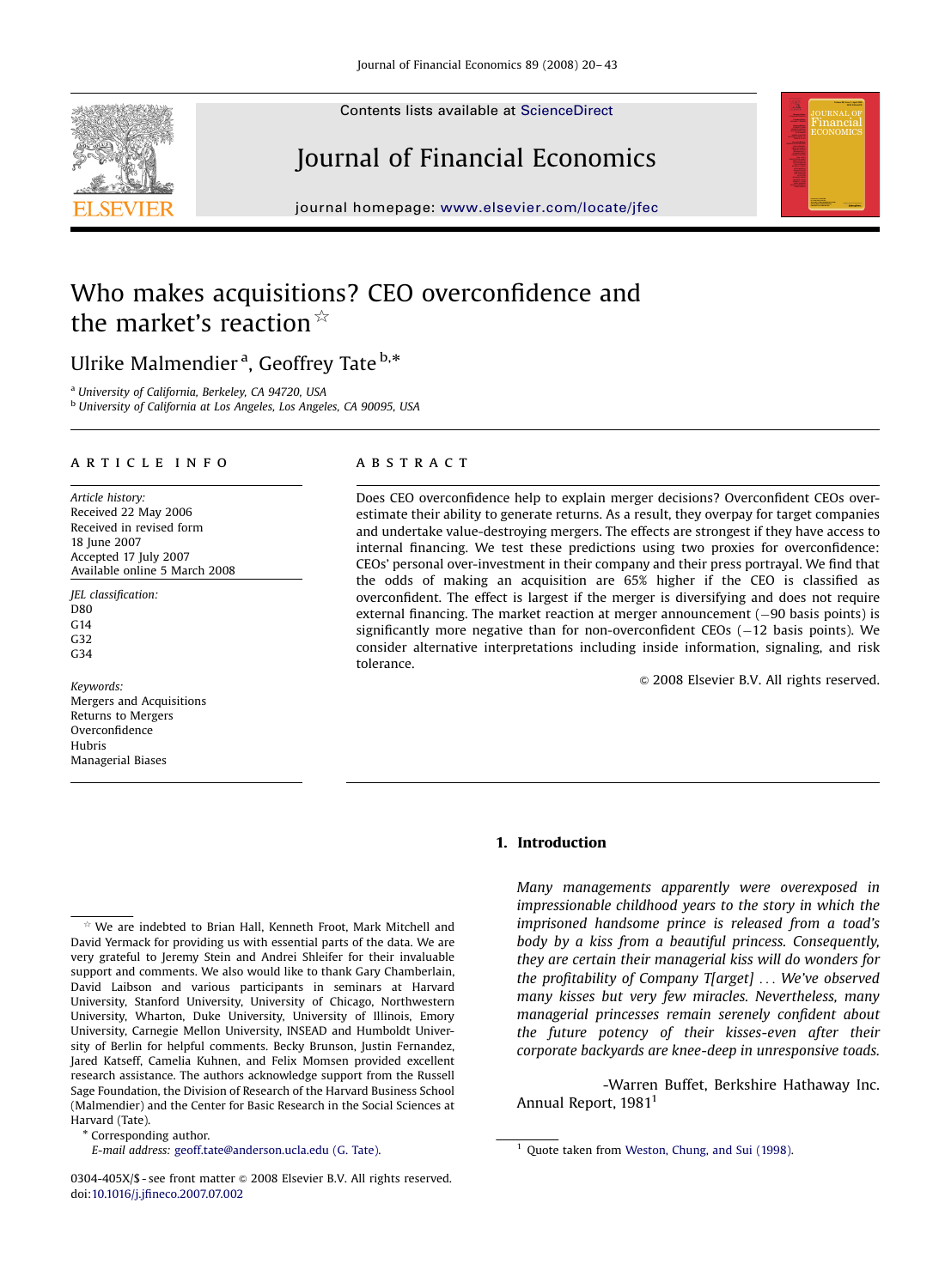U.S. firms spent more than \$3.4 trillion on over 12,000 mergers during the last two decades. If chief executive officers (CEOs) act in the interest of their shareholders, these mergers should have increased shareholder wealth. Yet, acquiring shareholders lost over \$220 billion at the announcement of merger bids from 1980 to 2001 ([Moeller, Schlingemann, and Stulz, 2005\)](#page-23-0). While the joint effect of mergers on acquiror and target value may be positive, acquiring shareholders appear to be on the losing end.<sup>2</sup> In this paper, we ask whether CEO overconfidence helps to explain the losses of acquirors.

Overconfidence has long had popular appeal as an explanation for failed mergers.<sup>3</sup> [Roll \(1986\)](#page-23-0) first formalized the notion, linking takeover contests to the winner's curse. The implications of overconfidence for mergers, however, are more subtle than mere overbidding. Overconfident CEOs also overestimate the returns they generate internally and believe outside investors undervalue their companies. As a result, they are reluctant to raise external finance and may forgo mergers if external capital is required. The effect of overconfidence on merger frequency, then, is ambiguous. Overconfident managers are unambiguously more likely to conduct mergers only if they have sufficient internal resources. Moreover, if overconfidence increases merger frequency, it also lowers average deal quality and induces a lower average market reaction to the announcement of merger bids.

We test these hypotheses using a sample of 394 large U.S. firms from 1980 to 1994. We use CEOs' personal portfolio decisions to elicit their beliefs about their companies' future performance. Previous literature shows that risk averse CEOs should reduce their exposure to company-specific risk by exercising in-the-money executive stock options prior to expiration.<sup>4</sup> A subset of CEOs in our data persistently fails to do so. They delay option exercise all the way until expiration, even when the underlying stock price exceeds rational exercise thresholds such as those derived in [Hall and Murphy \(2002\)](#page-22-0). Moreover, they typically make losses from holding their options relative to a diversification strategy.

We link the beliefs CEOs reveal in their personal portfolio choices to their merger decisions. We find that CEOs who fail to diversify their personal portfolios are significantly more likely to conduct mergers at any point in time. The results hold when we identify such CEOs with a fixed-effect (''Longholder'') or allow for variation over time (''Post-Longholder'' and ''Holder 67''). They are robust to controlling for standard merger determinants like Q, size, and cash flow, and using firm fixed effects to

remove the impact of time-invariant firm characteristics. The effect is largest among firms with abundant internal resources and for diversifying acquisitions. Taking diversification as a proxy for value destruction,<sup>5</sup> these results confirm the overconfidence hypothesis.

We also analyze the market's reaction to merger announcements, which provides a more direct measure of value creation. We find that investors react significantly more negatively to merger bids of Longholder CEOs. Over the three days around announcements, they lose on average 90 basis points, compared to 12 basis points for other CEOs. The result holds controlling for relatedness of target and acquiror, ownership stake of the acquiring CEO, board size of the acquiror, and method of financing. While announcement effects may not capture the overall value created by mergers, due to market frictions and inefficiencies ([Shleifer and Vishny, 2003](#page-23-0), [Mitchell, Pulvino, and](#page-23-0) [Stafford, 2004\)](#page-23-0), the differential reaction to bids of Longholder CEOs is likely to be orthogonal to these factors and, thus, to capture value differences.

We consider several explanations for the link between late option exercise and mergers: positive inside information, signaling, board pressure, risk tolerance, taxes, procrastination, and overconfidence. Only positive CEO beliefs (inside information or overconfidence) and risk preferences (risk tolerance), however, provide a straightforward explanation for both personal overinvestment and excessive merger activity. Among these explanations inside information (or signaling) is hard to reconcile with the losses CEOs incur on their personal portfolios by delaying option exercise and with the more negative reaction to their merger bids. Similarly, risk seeking is difficult to reconcile with the observed preference for cash financing and diversifying mergers. Overconfidence, instead, is consistent with all findings.

To further test the overconfidence interpretation, we hand-collect data on CEO coverage in the business press. We identify CEOs characterized as ''confident'' or ''optimistic'' versus ''reliable,'' ''cautious,'' ''conservative,'' "practical," "frugal," or "steady." Characterization as confident or optimistic is significantly positively correlated with our portfolio measures of optimistic beliefs. And, our main results replicate using a press-based measure of overconfidence.

Our results suggest that a significant subset of CEOs is overconfident about their future cash flows and engages in mergers that do not warrant the paid premium. Overconfidence may create firm value along some dimensions—for example, by counteracting risk aversion, inducing entrepreneurship, allowing firms to make credible threats, or attracting similarly-minded employees<sup>6</sup>—but mergers are not among them.

<sup>2</sup> [Andrade, Mitchell, and Stafford \(2001\)](#page-22-0) find average stock price reactions of -0:4 and -1:0% over a three-day window for acquirors during the 1980s and 1990s; see also [Dodd \(1980\),](#page-22-0) [Firth \(1980\)](#page-22-0), and [Ruback and Mikkelson \(1984\)](#page-23-0). Targets may gain from merger bids; see [Asquith \(1983\)](#page-22-0) and [Bradley, Desai, and Kim \(1983\)](#page-22-0). [Jensen and Ruback](#page-22-0) [\(1983\)](#page-22-0) and [Roll \(1986\)](#page-23-0) survey earlier studies.

<sup>&</sup>lt;sup>3</sup> Recent business press articles include CFO Magazine, June 1, 2004 (''Avoiding Decision Traps''); US Newslink, December 13, 2001 (''Enron's Bust: Was It the Result of Over-Confidence or a Confidence Game?''); Accenture Outlook Journal, January, 2000 (''Mergers & Acquisitions: Irreconcilable Differences'').

<sup>&</sup>lt;sup>4</sup> See, e.g., [Lambert, Larcker, and Verrecchia \(1991\).](#page-23-0)

<sup>5</sup> [Graham, Lemmon, and Wolf \(2002\)](#page-22-0) and [Villalonga \(2004\)](#page-23-0), among others, question the interpretation of the diversification discount and attribute the effect to pre-existing discounts or econometric and data biases. [Schoar \(2002\)](#page-23-0), however, confirms the negative impact of diversification via acquisition using plant-level data.

<sup>6</sup> See [Bernardo and Welch \(2001\)](#page-22-0), [Goel and Thakor \(2000\)](#page-22-0), [Schelling](#page-23-0) [\(1960\),](#page-23-0) and [Van den Steen \(2005\)](#page-23-0).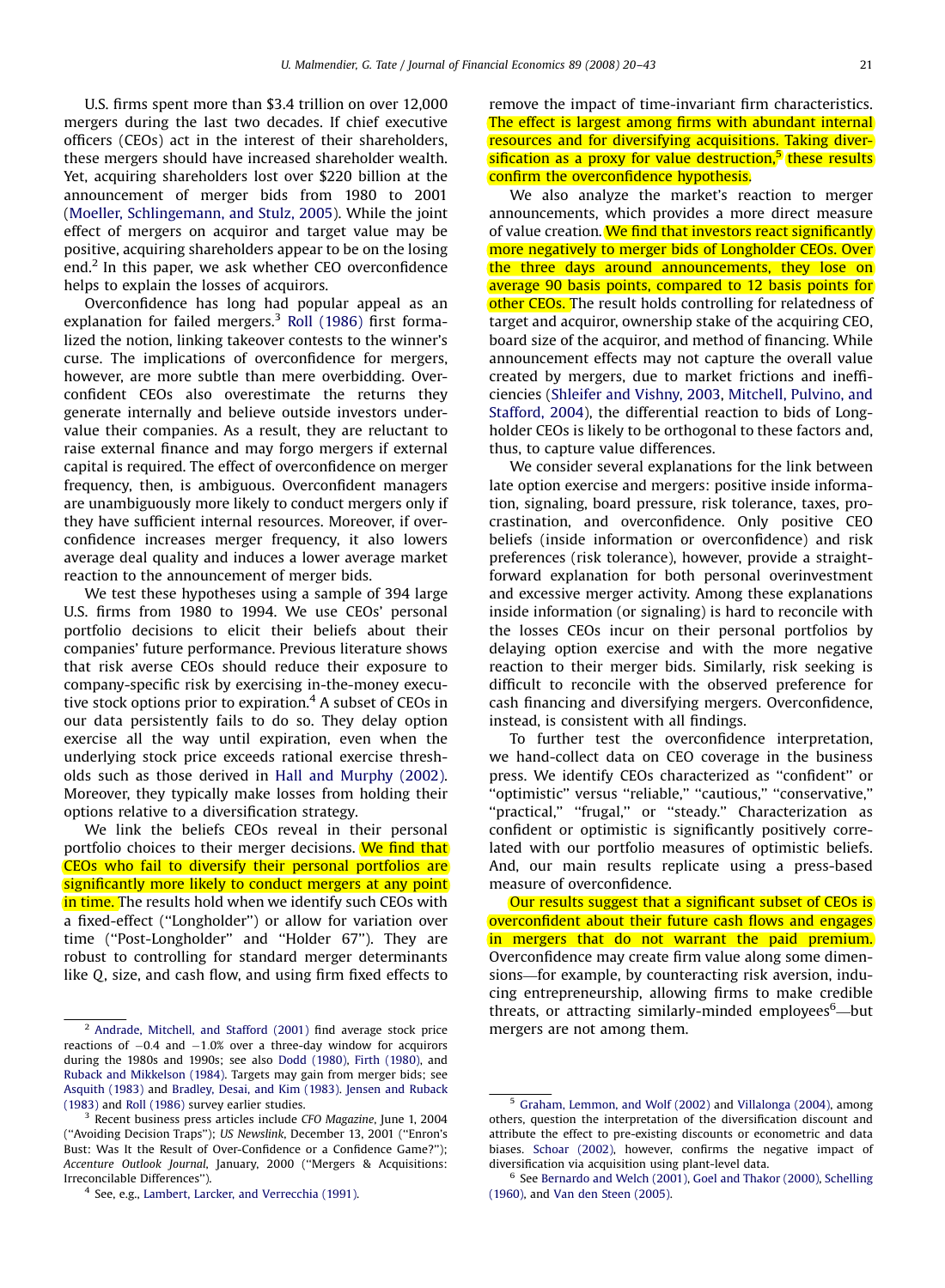Our paper relates to several strands of literature. First, we contribute to research on the explanations for mergers. Much of the literature focuses on the efficiency gains from mergers (e.g., [Lang, Stulz, and Walkling, 1989](#page-23-0); [Servaes,](#page-23-0) [1991; Mulherin and Poulsen, 1998](#page-23-0)). Overconfidence, instead, is closest to agency theory ([Jensen, 1986](#page-22-0); [Jensen,](#page-22-0) [1988\)](#page-22-0). Empire-building, like overconfidence, predicts heightened acquisitiveness to the detriment of shareholders, especially given abundant internal resources ([Harford, 1999\)](#page-22-0). Unlike traditional empire-builders, however, overconfident CEOs believe that they are acting in the interest of shareholders, and are willing to personally invest in their companies. Thus, while excessive acquisitiveness can result both from agency problems and from overconfidence, the relation to late option exercise, i.e., CEOs' personal overinvestment in their companies, arises only from overconfidence.

The paper also contributes to the literature on overconfidence. Psychologists suggest that individuals are especially overconfident about outcomes they believe are under their control [\(Langer, 1975; March and Shapira,](#page-23-0) [1987\)](#page-23-0) and to which they are highly committed [\(Weinstein,](#page-23-0) [1980; Weinstein and Klein, 2002\)](#page-23-0).<sup>7</sup> Both criteria apply to mergers. The CEO gains control of the target. And a successful merger enhances professional standing and personal wealth.

We also contribute to the growing strand of behavioral corporate finance literature considering the consequences of biased managers in efficient markets ([Barberis and](#page-22-0) [Thaler, 2003;](#page-22-0) [Baker, Ruback, and Wurgler, 2006](#page-22-0); [Camerer](#page-22-0) [and Malmendier, 2007\)](#page-22-0). A number of recent papers study upward biases in managers' self-assessment, focusing on corporate finance theory [\(Heaton, 2002\)](#page-22-0), the decisionmaking of entrepreneurs ([Landier and Thesmar, 2003](#page-23-0)), or indirect measures of ''hubris'' ([Hayward and Hambrick,](#page-22-0) [1997](#page-22-0)). We complement the literature by using the decisions of CEOs in large companies to measure biased managerial beliefs and their implications for merger decisions. [Seyhun \(1990\)](#page-23-0) also considers insider stock transactions around mergers, though overconfidence is not his primary focus. Our approach is most similar to [Malmendier and Tate \(2005\)](#page-23-0), but improves the identification and test of overconfidence in two important ways: by directly measuring the value consequences of corporate decisions and by constructing an alternative media-based proxy.

The paper is organized as follows. Section 2 derives the empirical predictions of managerial overconfidence for mergers. Section 3 introduces the data. Section 4 develops our empirical measures of delayed option exercise. Section 5 describes the empirical strategy and relates late option exercise to heightened acquisitiveness and more negative

market reactions to merger bids. Section 6 discusses alternative interpretations of the link between late exercise and mergers and derives a press-based measure of overconfidence. Section 7 concludes.

# 2. Empirical predictions

We analyze the impact of overconfidence on mergers in a general setting that allows for market inefficiencies, such as information asymmetries, and managerial frictions, such as agency costs and private benefits.<sup>8</sup> We assume that these frictions and the quality of merger opportunities do not vary systematically between overconfident and rational CEOs, i.e., that overconfident and rational CEOs sort randomly across firms over time. When we test the resulting predictions, we account for violations of this assumption using a host of firm and manager level controls.

Overconfident managers overestimate their ability to create value. As a result, they overestimate the returns they can generate both in their own company and by taking over other firms. These two manifestations of overconfidence generate a trade-off when considering potential mergers. The overestimation of merger synergies induces excessive willingness to acquire other firms. But, the overestimation of stand-alone value generates perceived financing costs: potential lenders demand a higher interest rate and potential new shareholders demand lower issuance prices than the CEO deems appropriate given future returns. As a result, the CEO may forgo valuecreating mergers he perceives to be too costly to finance, even if investors evaluate the company and the merger correctly. Thus, the net effect of overconfidence on merger frequency is ambiguous. A positive net effect would indicate that overconfidence is an important explanation of merger activity in practice, but is not a necessary implication of overconfidence.

Overconfidence unambiguously predicts more mergers, however, when the CEO does not need to access external capital markets to finance the deal. In firms with large cash stocks or spare riskless debt capacity, only the overestimation of synergies impacts the merger decisions of overconfident CEOs. We obtain the following prediction:

# **Prediction 1.** In firms with abundant internal resources, overconfident CEOs are more likely to conduct acquisitions than non-overconfident CEOs.

Overconfidence also has implications for the value created by mergers. Since overconfident managers overestimate merger synergies, they misperceive some merger opportunities with negative synergies to be value-creating. As a result, they are more likely to undertake valuedestroying projects that rational managers would forgo. Moreover, overconfident managers may have too high a reservation price for the target firm. Thus, if they compete

 $7$  The overestimation of future outcomes, as analyzed in this literature, is sometimes referred to as ''optimism'' rather than ''overconfidence,'' while ''overconfidence'' is used to denote the underestimation of confidence intervals. We follow the literature on self-serving attribution and choose the label ''overconfidence'' for the overestimation of outcomes related to own abilities (such as IQ or managerial skills) and ''optimism'' for the overestimation of exogenous outcomes (such as the growth of the U.S. economy).

<sup>&</sup>lt;sup>8</sup> We derive these and further predictions formally in a more stylized setting in [Malmendier and Tate \(2004\).](#page-23-0)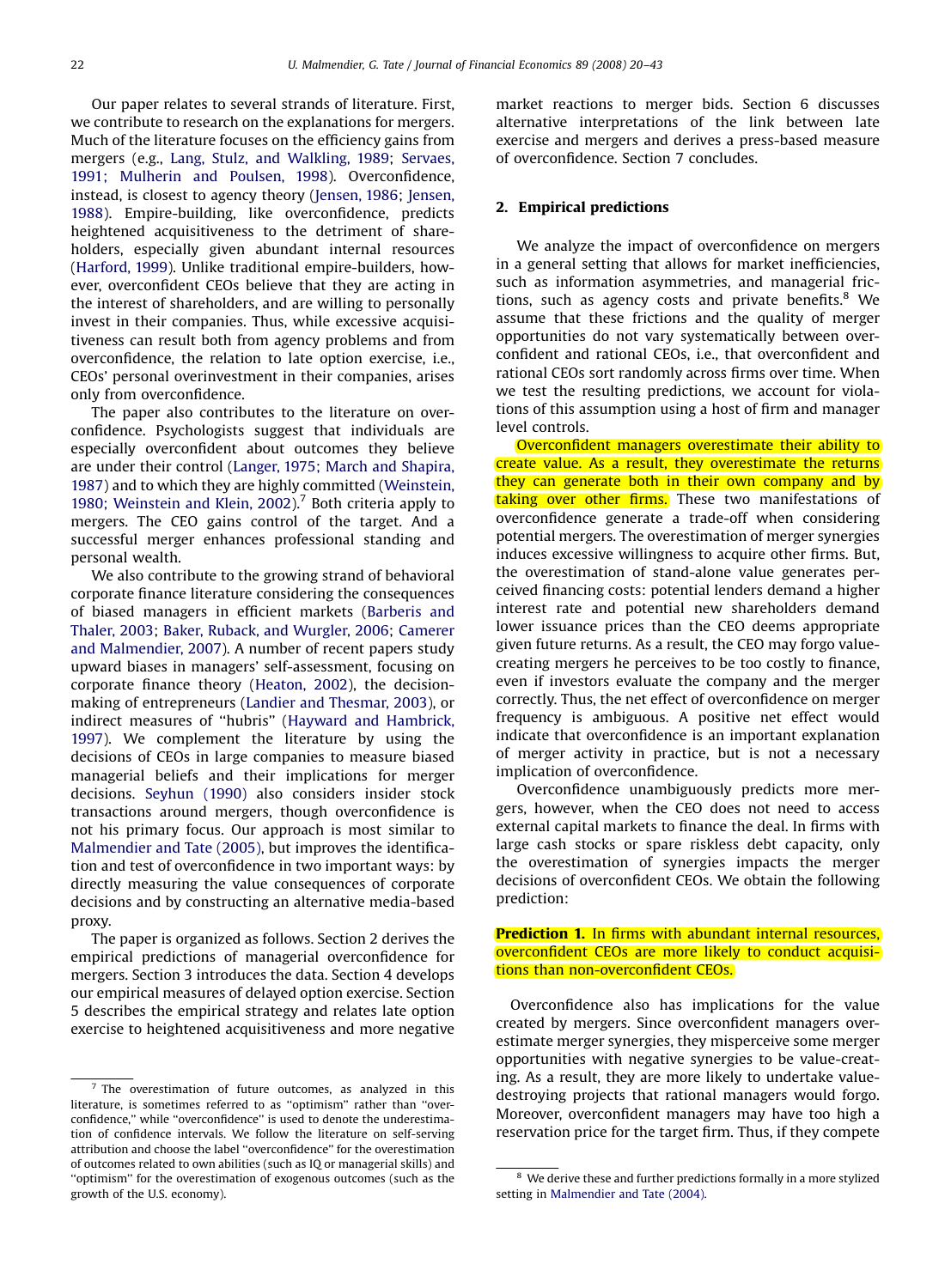with another bidder or if the target has significant bargaining power, they may overpay.<sup>9</sup>

Overconfident CEOs may also forgo some value-creating mergers due to perceived financing costs. Abstaining from a value-creating deal lowers shareholder value (though it improves average deal quality if the forgone deal is below average). Hence, we have the following prediction:

# **Prediction 2.** If overconfident CEOs do more mergers than rational CEOs, then the average value created in mergers is lower for overconfident than for rational CEOs.

Note that overconfidence does not necessarily predict a negative reaction to merger bids. Rational managers may do some value-destroying deals or forgo some valuecreating deals due to other frictions. In the latter case, some of the extra mergers of overconfident CEOs may create value (as in [Goel and Thakor, 2000](#page-22-0)). However, as long as overconfident CEOs undertake more mergers, the average announcement effect for bids by overconfident CEOs will be lower than the average announcement effect among rational CEOs.

## 3. Data

Our starting sample consists of 477 large publiclytraded U.S. firms from 1980 to 1994. The core of the data set is described in detail in [Hall and Liebman \(1998\)](#page-22-0) and [Yermack \(1995\)](#page-23-0). To be included in the sample, a firm must appear at least four times on one of the Forbes magazine lists of largest U.S. companies from 1984 to 1994.10 The virtue of this data set is its detailed information on CEOs stock and option holdings. We observe, in each sample year, the number of remaining options from the grants the CEO received in each of his prior years in office as well as the remaining duration and strike price. The data provide a fairly detailed picture of the CEO's portfolio rebalancing over his tenure.

We also collect data on articles about the CEOs in The New York Times, BusinessWeek, Financial Times, and The Economist using LexisNexis and in the The Wall Street Journal using [Factiva.com](http://Factiva.com). For each CEO and sample year, we record (1) the total number of articles, (2) the number of articles containing the words ''confident'' or ''confidence,'' (3) the number of articles using ''optimistic'' or ''optimism,'' (4) the number of articles using ''reliable,'' "cautious," "conservative," "practical," "frugal," or "steady.'' We hand-check that the terms describe the CEO and separate out articles in which "confident" or "optimistic" are negated. $11$ 

We use the Securities Data Company (SDC) and Center for Research in Security Prices (CRSP) merger databases to obtain announcement dates and merger financing information for completed deals by our sample firms. The CRSP data set covers only mergers with CRSP-listed targets. We use SDC to supplement the data with acquisitions of private firms, large subsidiaries, and foreign companies.<sup>12</sup> We require that the acquiring company obtains at least 51% of the target shares (and, hence, control) and omit acquisitions in which the acquiror already holds at least 51% of the target before the deal. Finally, following [Morck,](#page-23-0) [Shleifer, and Vishny \(1990\),](#page-23-0) we omit acquisitions worth less than 5% of acquiror value. $^{13}$ 

We supplement the data with various items from the Compustat database. We measure firm size as the natural logarithm of assets (item 6) at the beginning of the year, investment as capital expenditures (item 128), cash flow as earnings before extraordinary items (item 18) plus depreciation (item 14), and capital as property, plants and equipment (item 8). We normalize cash flow by beginning-of-the-year capital. Given that our sample is not limited to manufacturing firms (though it mainly consists of large, non-financial firms), we check the robustness of our results to normalization by assets (item 6). We measure Q as the ratio of market value of assets to book value of assets. Market value of assets is defined as total assets (item 6) plus market equity minus book equity. Market equity is defined as common shares outstanding (item 25) times fiscal year closing price (item 199). Book equity is calculated as stockholders' equity (item 216) [or the first available of common equity (item 60) plus preferred stock par value (item 130) or total assets (item 6) minus total liabilities (item 181)] minus preferred stock liquidating value (item 10) [or the first available of redemption value (item 56) or par value (item 130)] plus balance sheet deferred taxes and investment tax credit (item 35) when available minus post retirement assets (item 330) when available. Book value of assets is total assets (item  $6$ ).<sup>14</sup> We use fiscal year closing prices (item 199) adjusted for stock splits (item 27) to calculate annual stock returns. Our calculation of annual returns excludes dividends; we consider the impact of capital appreciation and dividend payments separately in Section 6. We use CRSP to gather stock prices and Standard Industrial Classification (SIC) codes. Missing accounting data (largely of financial firms) leaves us with a final sample of 394 firms. As in [Malmendier and Tate \(2005\)](#page-23-0), we trim cash flow at the 1% level to ensure that our results are not driven by outliers. However, all results replicate with the full data.

In addition, we collect personal information about the CEOs using [Dun and Bradstreet \(1997\)](#page-22-0) and [Who's Who in](#page-23-0) [Finance and Industry \(1980/81–1995/96\)](#page-23-0). We broadly

<sup>9</sup> Note that, contrary to [Roll's \(1986\)](#page-23-0) theory, an overconfident CEO does not always bid higher than a rational bidder. A CEO who is more overconfident about the value of his firm than about the merger may lose the contest due to perceived financing costs.

<sup>&</sup>lt;sup>10</sup> This criterion excludes IPOs from our sample. Thus, the more stringent restrictions on trading associated with such firms, such as lockup periods, do not apply.

 $11$  Our search procedure also ensures that the words "overconfidence," "overconfident," "overoptimistic," and "overoptimism" (with or without hyphenation) will show up in categories (2) and (3).

<sup>&</sup>lt;sup>12</sup> All results are robust to using only CRSP data, i.e., mergers involving publicly traded U.S. targets.

 $13$  This criterion is important when using SDC data since acquisitions of small units of another company differ substantially from those of large NYSE firms and may not require active involvement of the acquiror's CEO.<br><sup>14</sup> Definitions of Q and its components as in [Fama and French \(2002\).](#page-22-0)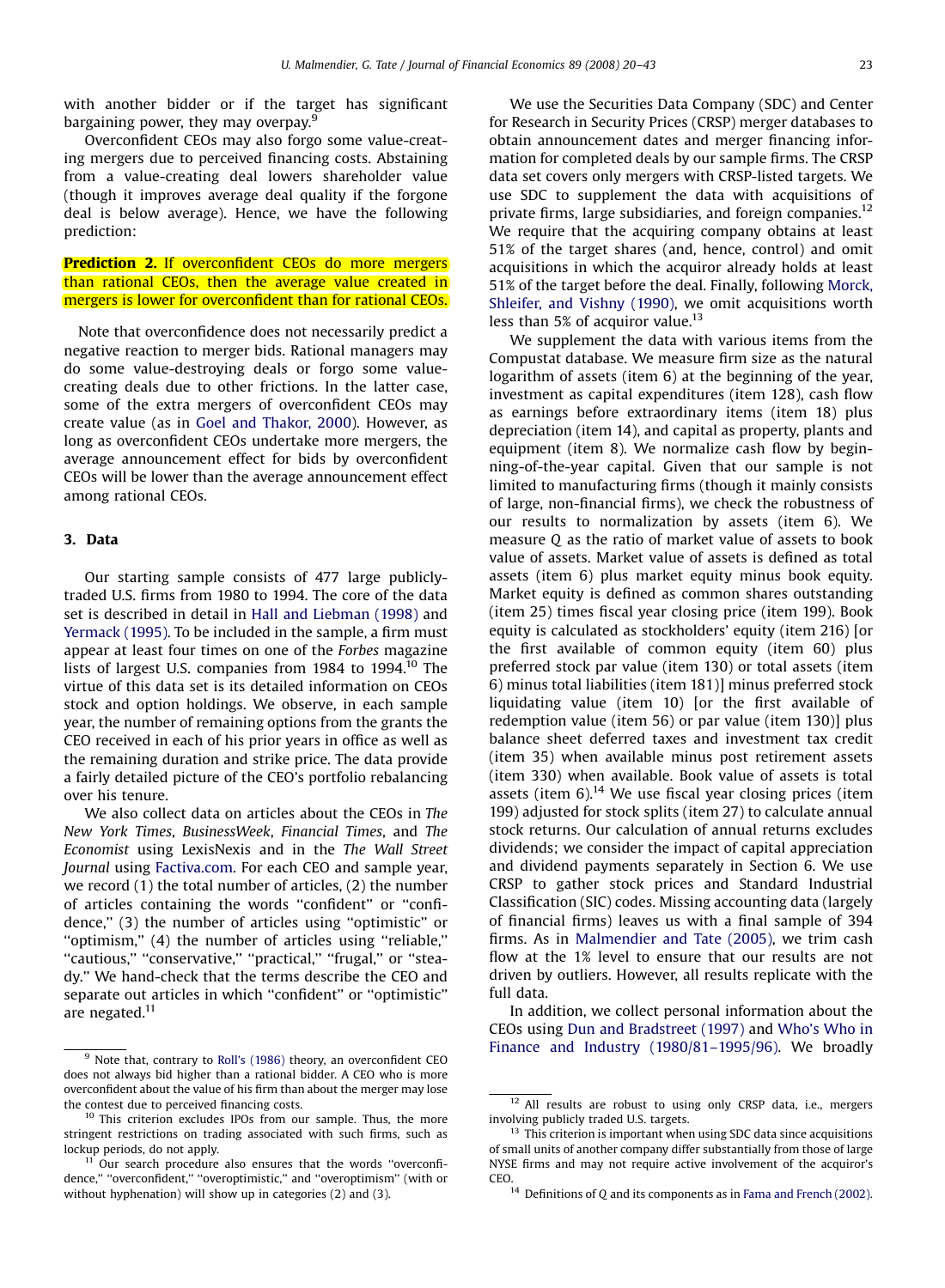classify a CEO's educational background as financial, technical, or miscellaneous. CEOs have finance education if they hold undergraduate or graduate degrees in accounting, finance, business (including an MBA), or economics. They have technical education if they hold undergraduate or graduate degrees in engineering, physics, operations research, chemistry, mathematics, biology, pharmacy, or other applied sciences.

[Table 1](#page-5-0) presents summary statistics of the data. Panel A presents firm-specific variables. Our sample firms are large, and most (48%) are in the manufacturing industry. Panel B shows CEO-specific variables, both for the full set of CEOs and for the subset of CEOs whom we classify as overconfident based on their option-exercise behavior (''Longholder,'' see Section 4). The means, medians and standard deviations of all variables are remarkably similar for Longholder and non-Longholder CEOs. Only the number of vested options that have not been exercised is considerably higher among Longholder CEOs. This difference could stem from overconfidence, as we will see later. But, regardless, we will control for the level of vested options in all of our regressions. Panel C presents the summary statistics of the CEOs' press coverage. While the mean and median number of annual mentions are relatively high (8.89 and 3), mentions with the attributes ''confident'' or ''optimistic'' or any of ''reliable,'' ''cautious,'' "conservative," "practical," "steady," and "frugal" are infrequent (the means are below 0.1 and the medians are 0). Our analysis will use dummy variables, which indicate differences in the number of mentions of each type, in lieu of the raw numbers of articles in each category. Finally, Panel D presents summary statistics of the mergers undertaken by CEOs in our sample. Notably, the acquiror's stock has a negative cumulative abnormal return of 29 basis points on average over the three day window surrounding the announcement of a merger bid.

## 4. Measuring overconfidence

We use the panel data on CEOs' personal portfolios to identify differences across managers in executive option exercise. Executive options give the holder the right to purchase company stock, usually at the stock price on the grant date. Most executive options have a ten-year life span and are fully exercisable after a four-year vesting period. Upon exercise, the holder receives shares of company stock. These shares are almost always immediately sold ([Ofek and Yermack, 2000\)](#page-23-0).

[Merton \(1973\)](#page-23-0) shows that investors should not exercise options early since the right to delay purchasing the underlying stock has non-negative value and investors are free to diversify. This logic does not apply to executive options. Executive options are non-tradeable, and CEOs cannot hedge (legally) the risk of their holdings by shortselling company stock. CEOs are also highly exposed to company risk since a large part of their compensation is equity-based and their human capital is invested in their firms. As a result, risk-averse CEOs should exercise options early if the stock price is sufficiently high [\(Lambert,](#page-23-0)

[Larcker, and Verrecchia, 1991;](#page-23-0) [Hall and Murphy, 2002\)](#page-22-0), i.e., when the marginal cost of continuing to hold the option (risk exposure) exceeds the marginal benefit (option value). The exact threshold for exercise depends on remaining option duration, individual wealth, the degree of underdiversification, and risk aversion.

In our sample of FORBES 500 CEOs, the high degree of underdiversification implies fairly low thresholds, given reasonable calibrations of wealth and risk aversion. A subset of CEOs, however, persistently fails to exercise highly in-the-money vested options. One interpretation of this failure to exercise is overconfidence, i.e., overestimation of the firm's future returns. Other interpretations include positive inside information, signaling, board pressure, risk tolerance, taxes, and procrastination. After relating late option exercise to merger decisions (Section 5), we will discuss these alternative interpretations (Section 6.1).

We construct three indicator variables, which partition our CEOs into ''late'' and ''timely'' option exercisers:

Longholder: Our first indicator variable identifies CEOs who, at least once during their tenure, hold an option until the year of expiration, even though the option is at least 40% in-the-money entering its final year. The exercise threshold of 40% is calibrated using the model of [Hall and](#page-22-0) [Murphy \(2002\)](#page-22-0) with a constant relative risk aversion (CRRA) of three and 67% of wealth in company stock, and refines the Longholder measure in [Malmendier and Tate](#page-23-0) [\(2005\)](#page-23-0). The particular choice of parameter values is not important for our results: the median percentage in-themoney entering the final year for options held to expiration is 253. Any assumption from no threshold at all to a threshold of 100% yields similar results.<sup>15</sup> We apply this measure as a managerial fixed effect, denoted Longholder.

We construct two alternative indicators of late exercise which (1) allow for time variation over a manager's sample years and (2) eliminate forward-looking information from the classification.

Pre-/Post-Longholder: First, we split the Longholder indicator into two separate dummy variables. Post-Longholder is equal to 1 only after the CEO for the first time holds an option until expiration (provided it exceeds the 40% threshold). Pre-Longholder is equal to 1 for the rest of the CEO years in which Longholder is equal to 1.

One shortcoming of Post-Longholder is its lack of power. Only 42% of the observations in which Longholder is 1 fall into the Post-Longholder category, capturing 74 mergers. This effectively excludes the Post-Longholder measure from tests that require us to subdivide mergers into finer categories (cash versus stock or diversifying versus intra-industry mergers).

Holder 67: We construct a second backward-looking measure, Holder 67, which relaxes the requirement that

<sup>&</sup>lt;sup>15</sup> See [Fig. 1](#page-7-0) in the NBER Working Paper version, [Malmendier and](#page-23-0) [Tate \(2004\).](#page-23-0) We do not calculate a separate threshold for every option package, depending on the CEO's wealth, diversification, and risk aversion, as we cannot observe these characteristics. Individual calibration would introduce observation-specific noise into the estimation without clear benefits.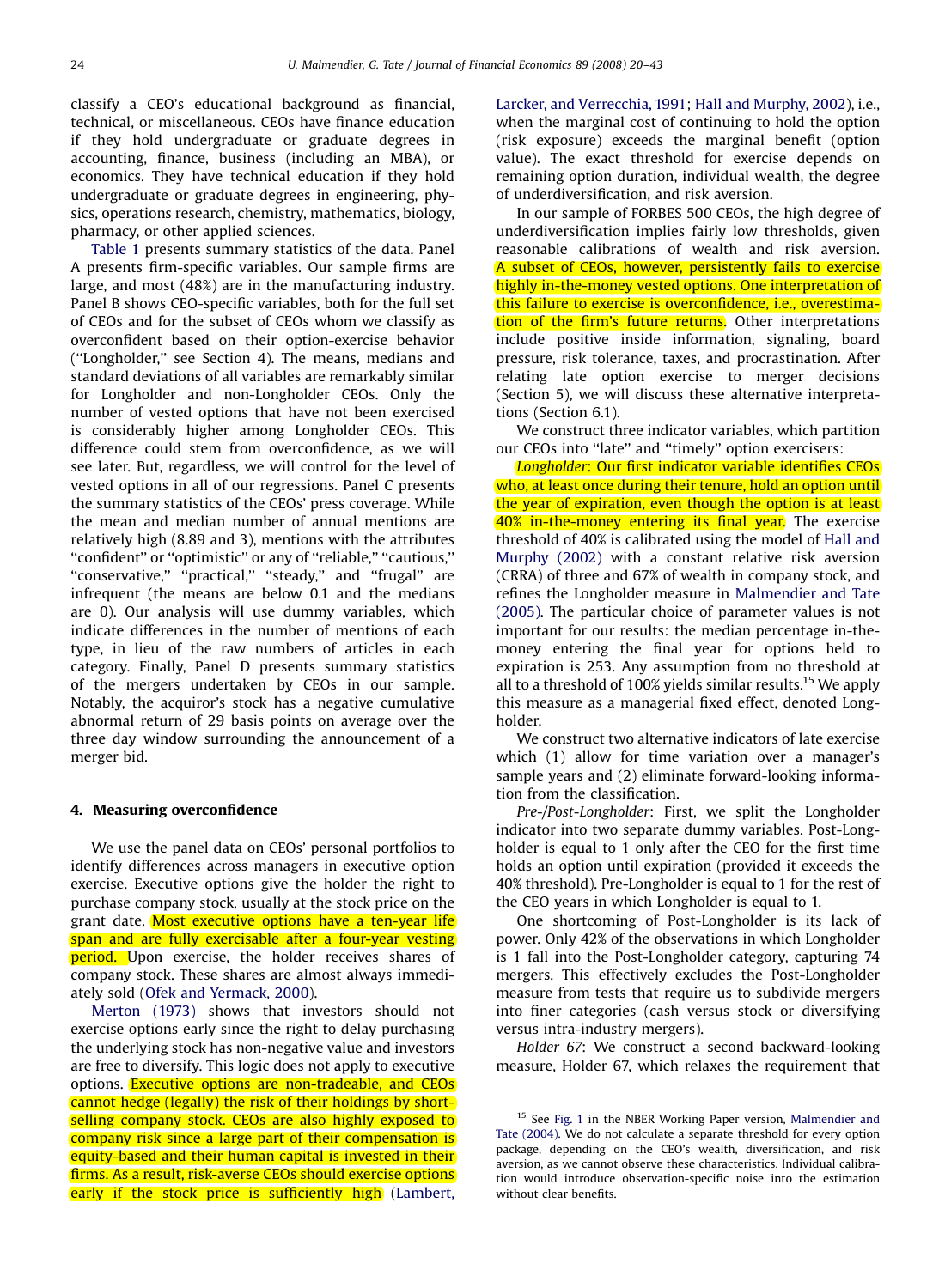## <span id="page-5-0"></span>Summary statistics

Financial variables are reported in \$m. Q is the market value of assets over the book value of assets. Cash flow is earnings before extraordinary items plus depreciation. Stock ownership is the fraction of company stock owned by the CEO and his immediate family. Vested options are the CEO's holdings of options that are exercisable within six months, as a fraction of common shares outstanding, and multiplied by ten (so that the mean is roughly comparable to Stock ownership). Efficient board size is a binary variable where 1 signifies that the board has between four and 12 directors. Technical industry is an indicator variable for firms with primary SIC codes 1000-1799, 8711; Financial industry indicates firms with primary SIC codes 6000-6799; Manufacturing industry indicates primary SIC codes 2000-3999; Transportation industry primary SIC codes 4000-4999; Trade industry primary SIC codes 5000-5999; and Service industry primary SIC codes 7000-8710, 8712-8720, 8722-8999. Assets, Capital, Q, Stock ownership, and Vested options are measured at the beginning of the fiscal year; all other variables are at the end. Finance education is binary and equal to 1 for CEOs with an undergraduate or graduate degree in accounting, finance, business (incl. MBA), or economics. Technical education is binary and equals 1 for CEOs with an undergraduate or graduate degree in engineering, physics, operations research, chemistry, mathematics, biology, pharmacy, or other applied sciences. The press data comes from BusinessWeek, The New York Times, Financial Times, The Economist, and The Wall Street Journal using LexisNexis and Factiva.com. Relatedness is a dummy variable which takes the value 1 when acquiror and target belong to the same Fama-French 48 industry group. Cumulative abnormal returns to the acquiror are calculated for an event window of –1 to +1 using a modified market model with the daily S&P 500 return as proxy for expected returns.

| Panel A. Summary statistics of firm data | Full sample (394 firms) |          |              |           |  |  |  |
|------------------------------------------|-------------------------|----------|--------------|-----------|--|--|--|
|                                          | Obs.                    | Mean     | Median       | St. dev.  |  |  |  |
| Assets                                   | 3,911                   | 5,979.06 | 2,248.15     | 13,985.26 |  |  |  |
| Capital (PPE)                            | 3,911                   | 2,278.64 | 877.20       | 5,587.07  |  |  |  |
| Investment (CAPX)                        | 3,704                   | 385.00   | 153.44       | 952.94    |  |  |  |
| Cash flow                                | 3,911                   | 450.76   | 192.31       | 968.87    |  |  |  |
| Cash flow normalized by lagged capital   | 3,911                   | 0.37     | 0.26         | 0.36      |  |  |  |
| Cash flow normalized by lagged assets    | 3,911                   | 0.11     | 0.10         | 0.07      |  |  |  |
| Q                                        | 3,911                   | 1.42     | 1.12         | 0.88      |  |  |  |
| Efficient board size                     | 3,911                   | 0.55     |              | 0.50      |  |  |  |
| Technical industry                       | 3,894                   | 0.04     |              | 0.19      |  |  |  |
| Manufacturing industry                   | 3,894                   | 0.48     |              | 0.50      |  |  |  |
| Transportation industry                  | 3,894                   | 0.24     |              | 0.43      |  |  |  |
| Trade industry                           | 3,894                   | 0.10     |              | 0.31      |  |  |  |
| Financial industry                       | 3,894                   | 0.09     | 0            | 0.29      |  |  |  |
| Service industry                         | 3,894                   | 0.04     | $\mathbf{0}$ | 0.20      |  |  |  |

| Panel B. Summary statistics of CEO data | Full sample (738 CEOs) |       |               |          | Longholder CEOs (80 CEOs) |       |          |          |
|-----------------------------------------|------------------------|-------|---------------|----------|---------------------------|-------|----------|----------|
|                                         | Obs.                   | Mean  | <b>Median</b> | St. dev. | Obs.                      | Mean  | Median   | St. dev. |
| Age                                     | 3.910                  | 57.57 | 58            | 6.73     | 662                       | 57.54 | 58       | 6.31     |
| President and chairman                  | 3.911                  | 0.38  | $\Omega$      | 0.48     | 662                       | 0.36  | $\Omega$ | 0.48     |
| Tenure                                  | 3.873                  | 8.50  | 6             | 7.39     | 639                       | 10.68 | 9        | 7.07     |
| Founder                                 | 3.350                  | 0.16  | $\Omega$      | 0.37     | 591                       | 0.12  | $\Omega$ | 0.32     |
| Stock ownership                         | 3.911                  | 0.02  | 0.001         | 0.07     | 662                       | 0.02  | 0.003    | 0.04     |
| <b>Vested options</b>                   | 3.911                  | 0.02  | 0.005         | 0.11     | 662                       | 0.07  | 0.020    | 0.25     |
| Finance education                       | 2,302                  | 0.34  | 0             | 0.47     | 422                       | 0.42  |          | 0.49     |
| Technical education                     | 2,302                  | 0.55  |               | 0.50     | 422                       | 0.47  | $\bf{0}$ | 0.50     |

| Panel C. Summary statistics of press data     | Full sample (393 firms, 738 CEOs) |       |          |          |  |  |  |
|-----------------------------------------------|-----------------------------------|-------|----------|----------|--|--|--|
|                                               | Obs.                              | Mean  | Median   | St. dev. |  |  |  |
| Total mentions                                | 3,889                             | 8.89  |          | 22.03    |  |  |  |
| "Confident" mentions                          | 3.889                             | 0.08  | $\Omega$ | 0.36     |  |  |  |
| "Optimistic" mentions                         | 3.889                             | 0.07  | $\Omega$ | 0.32     |  |  |  |
| "Not confident" mentions                      | 3.889                             | 0.002 | $\Omega$ | 0.06     |  |  |  |
| "Not optimistic" mentions                     | 3,889                             | 0.004 | $\Omega$ | 0.07     |  |  |  |
| "Reliable, cautious, conservative, practical, |                                   |       |          |          |  |  |  |
| steady, frugal" mentions                      | 3,884                             | 0.05  | $\Omega$ | 0.27     |  |  |  |

| Panel D. Summary statistics of merger bids        | Obs. | Mean     | Median   | St. dev. |
|---------------------------------------------------|------|----------|----------|----------|
| Relatedness                                       | 808  | 0.386    |          | 0.487    |
| Cumulative abnormal return to acquiror $[-1, +1]$ | 808  | $-0.003$ | $-0.005$ | 0.048    |
| Acquiror in technical industry                    | 808  | 0.026    |          | 0.159    |
| Acquiror in manufacturing industry                | 808  | 0.314    |          | 0.465    |
| Acquiror in transportation industry               | 808  | 0.099    |          | 0.299    |
| Acquiror in trade industry                        | 808  | 0.071    |          | 0.256    |
| Acquiror in financial industry                    | 808  | 0.444    |          | 0.497    |
| Acquiror in service industry                      | 808  | 0.046    |          | 0.209    |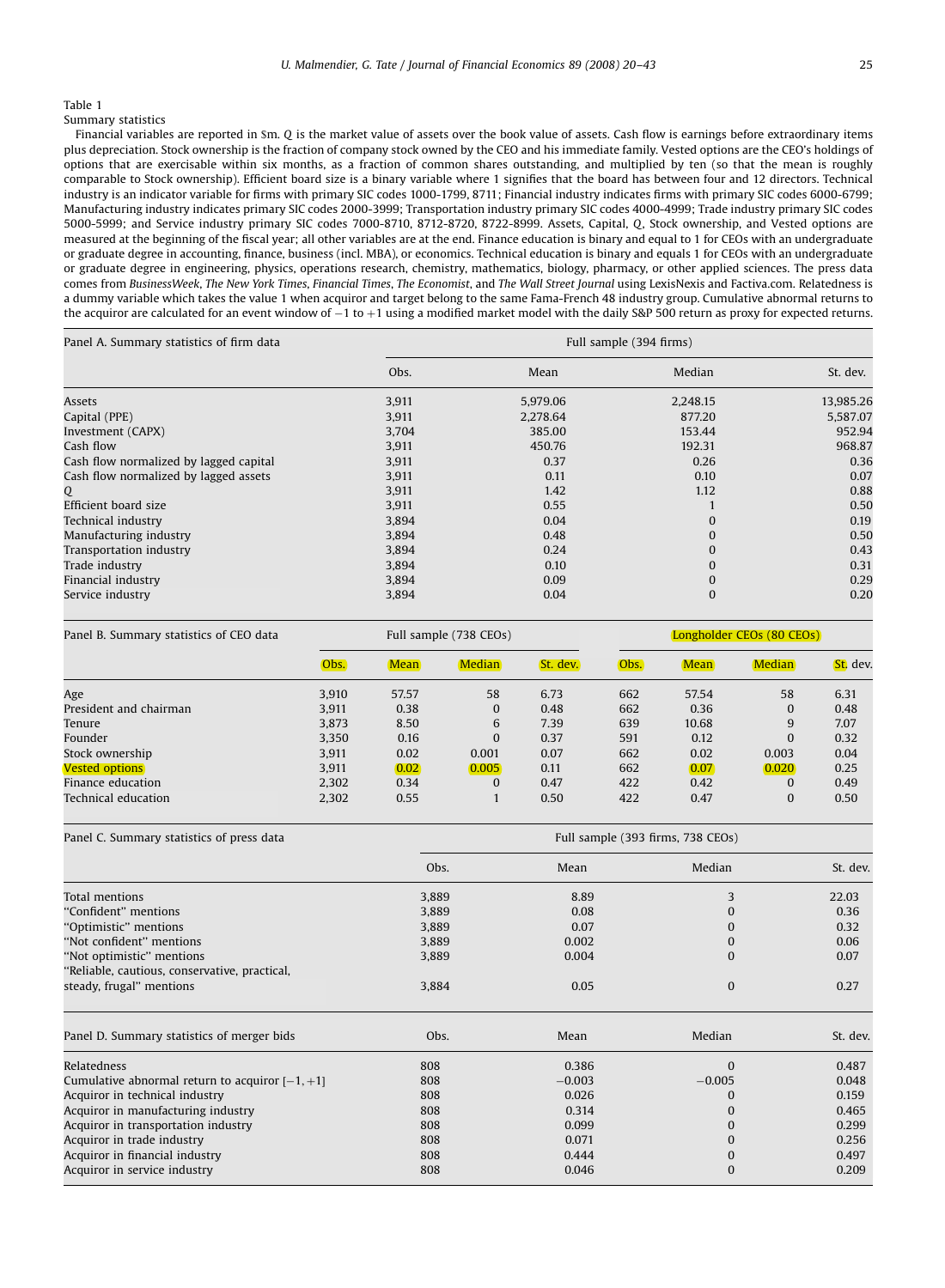CEOs hold their options all the way until expiration.16 Instead, we focus on the exercise decision in the fifth year prior to expiration. Five years before expiration is the earliest point we can consider since most options in our sample have a ten-year duration and are fully vested only after year four. We drop the small number of option packages with five years remaining duration that are not fully vested.<sup>17</sup> Maintaining the previous assumptions on constant relative risk aversion and diversification, the new exercise threshold in the Hall-Murphy framework is 67%. We set Holder 67 equal to 1 if a CEO fails to exercise options with five years remaining duration despite a 67% increase in stock price (or more) since the grant date. As above, the results are robust to variation in the value of the threshold.

When we use this proxy, we consider only CEOs who could have been classified as Holder 67. That is, a CEO enters the sample once he has an option with five years remaining duration that is at least 67% in the money. Once he postpones the exercise of such options he is classified as Holder 67 and retains that label for his remaining sample years. The selection criterion controls for the impact of past performance: all CEOs experienced (at least) a 67% appreciation in stock prices between the grant and vesting dates of their options. Overall, the sample restrictions leave 1,667 of our original 3,911 observations. Because of the less stringent requirements of Holder 67, there are more late-exercise CEO-years and completed mergers (232) than under Post-Longholder, making the measure more appropriate for split-sample estimations.

In [Table 2](#page-7-0), we report the pairwise correlations between the Longholder measure and firm and CEO characteristics. (The patterns are similar for the other portfolio measures.) The correlations are generally low. The only two variables with correlations higher than 0:1 with Longholder are Vested options and Tenure. These correlations may arise mechanistically since classification as Longholder requires the CEO to hold options for ten years (typically) to expiration. The correlation with Tenure does not arise for Holder 67. The (untabulated) correlation between Holder 67 and Tenure is  $-0.012$ . However, the correlation with vested options is also large for Holder 67 (0.21). Vested option holdings, then, might also proxy for excessive exposure to company risk. However, exposure due to vested option holdings reflects both the CEO's choice and board choices on compensation and contract provisions. Longholder and Holder 67 instead only reflect the CEO's choice not to diversify. We will control for option holdings and tenure in our estimations to prevent their direct effects from contaminating our results.

Finally, we find that the different measures of failure to exercise are significantly correlated with each other: the correlation between Longholder and Holder 67 is 0:47.

### 5. Overconfidence and acquisitiveness

Our empirical analysis relates CEOs' personal portfolio decisions to their corporate decisions. We test whether CEOs in cash-rich firms who maintain high personal exposure to company risk are more acquisitive and whether their mergers create less value on average.

We begin by measuring the unconditional relation between late option exercise and merger frequency. In [Fig. 1,](#page-7-0) we plot merger frequency among Longholder CEOs and their peers over time. The fraction of Longholder CEOs making at least one acquisition is higher in most years (up to 414%), often significantly so. Overall, Longholder CEOs do at least one merger in 108 out of 662 firm-years. For almost five times as many (3; 249) firm-years, their peers do mergers in only three times as many (343) years. Aggregating over time, the odds of a Longholder CEO making at least one acquisition are 1:65 times the odds of other CEOs (significant at 1%).18 The pattern in the number of mergers per CEO is even stronger ([Fig. 2\)](#page-8-0). Longholders surpass their peers in all but two years. The pictures are also similar using merger bids instead of completed mergers or using our other measures of late exercise: the odds ratio for making at least one acquisition is 1:48 for Post-Longholder (significant at 10%) and 1:62 for Holder 67 (significant at 1%). This strong unconditional relation between late exercise and merger frequency suggests that overconfidence may be a significant determinant of mergers.

## 5.1. Merger frequency and internal resources

We formalize this evidence and test Prediction 1 using the following regression specification:

$$
Pr{Y_{it} = 1|O_{it}, X_{it}} = G(\beta_1 + \beta_2 O_{it} + X'_{it}B). \tag{1}
$$

O is the overconfidence measure and X a set of controls. Y is a binary variable that takes the value 1 if the CEO made at least one successful merger bid in a particular firm year. Throughout the paper, we assume that G is the logistic distribution.<sup>19</sup> The null hypothesis is that  $\beta_2$ , the coefficient on the overconfidence proxy, is equal to zero. We report the results of two-tailed tests even though the overconfidence theory motivates one-sided hypothesis tests. Thus, significance at the 10% level can be interpreted as significance at the 5% level for the theoretically derived one-sided test.

As described in Section 4, we use several proxies for O. Our first measure, Longholder, uses two types of variation: cross-sectional and within-firm variation. As an example for cross-sectional identification, consider the case of Wayne Huizenga, CEO of Blockbuster Entertainment Group for all seven years the firm appears in our data. Since he holds some options until the year of expiration, we classify him as overconfident. He also conducts seven acquisitions during those seven years. Similarly, David

<sup>&</sup>lt;sup>16</sup> The definition of Holder 67 differs from the definition in [Malmendier and Tate \(2005\),](#page-23-0) most importantly in removing all forward-looking information.

 $17$  These rare cases are options with fewer than ten years duration.

<sup>&</sup>lt;sup>18</sup> The odds are 0.195 for Longholder CEOs and 0.118 for the rest. <sup>19</sup> Wherever econometrically possible, we confirm the robustness to

the assumption that G is normal.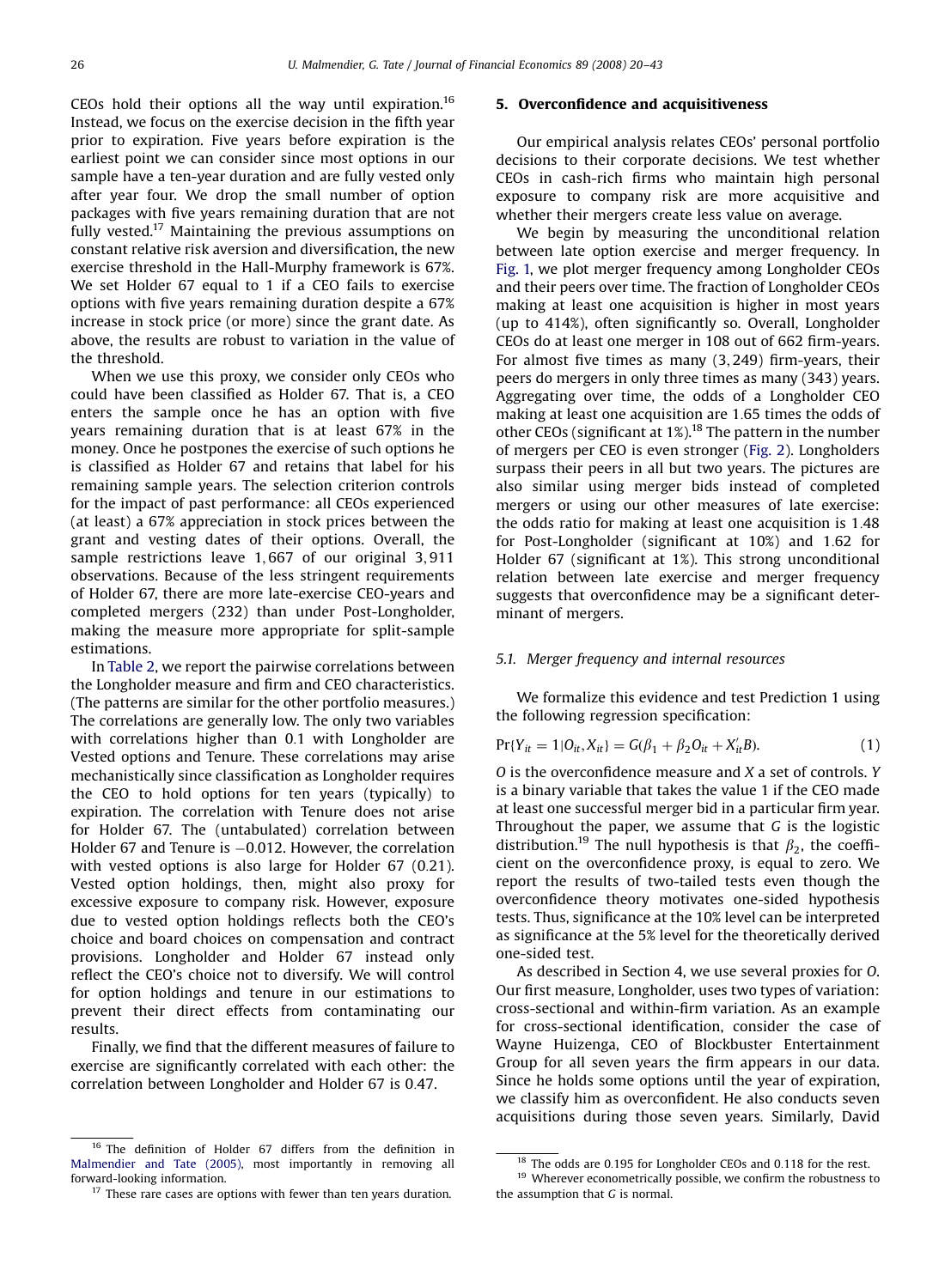<span id="page-7-0"></span>Correlations of portfolio measures

Longholder is a binary variable where 1 signifies that the CEO at some point during his tenure held an option package until the last year before expiration, provided that the package was at least 40% in-the-money entering its last year. Size is the log of assets, Q the market value of assets over the book value of assets. Cash flow is earnings before extraordinary items plus depreciation, normalized by beginning-of-the-year capital. Stock ownership is the fraction of company stock owned by the CEO and his immediate family. Vested options are the CEO's holdings of options that are exercisable within six months, as a fraction of common shares outstanding, and multiplied by ten (so that the mean is roughly comparable to Stock ownership). Efficient board size is a binary variable equal to 1 if the board has between four and 12 directors. Size, Q, Stock ownership, and Vested options are measured at the beginning of the year; all other variables are at the end. Finance education is binary and equal to 1 for CEOs with an undergraduate or graduate degree in accounting, finance, business (incl. MBA), or economics. Technical education is binary and equals 1 for CEOs with an undergraduate or graduate degree in engineering, physics, operations research, chemistry, mathematics, biology, pharmacy, or other applied sciences.

#### Panel A. Correlations with firm characteristics  $(N = 3, 911)$

|                      | Longholder | Size    | Q    | Cash flow | Stock ownership | Vested options | Efficient board size |
|----------------------|------------|---------|------|-----------|-----------------|----------------|----------------------|
| Longholder           |            |         |      |           |                 |                |                      |
| Size                 | $-0.09$    |         |      |           |                 |                |                      |
| Q                    | 0.09       | $-0.32$ |      |           |                 |                |                      |
| Cash flow            | 0.10       | $-0.13$ | 0.39 |           |                 |                |                      |
| Stock ownership      | $-0.04$    | $-0.18$ | 0.10 | 0.11      |                 |                |                      |
| Vested options       | 0.19       | $-0.17$ | 0.09 | 0.17      | 0.10            |                |                      |
| Efficient board size | 0.04       | $-0.38$ | 0.13 | 0.06      | 0.19            | 0.08           |                      |

Panel B. Correlations with CEO characteristics (I)  $(N = 3, 872)$ 

|                        | Longholder | Age     | Pres. & chm. | Tenure |
|------------------------|------------|---------|--------------|--------|
| Longholder             |            |         |              |        |
| Age                    | 0.00       |         |              |        |
| President and chairman | $-0.02$    | $-0.03$ |              |        |
| Tenure                 | 0.13       | 0.40    | 0.004        |        |
|                        |            |         |              |        |

Panel C. Correlations with CEO characteristics  $(II)$   $(N = 2, 078)$ 

|                     | Longholder | Fin. ed. | Tech. ed. |
|---------------------|------------|----------|-----------|
| Longholder          |            |          |           |
| Finance education   | 0.08       |          |           |
| Technical education | $-0.07$    | $-0.10$  |           |



Fig. 1. Merger frequency (I): probability of completing a merger. The figure displays year-by-year merger frequencies, separately for Longholder CEOs and the remaining sample of CEOs. For each subgroup, the frequency is calculated as the number of CEOs who completed at least one merger divided by the total number of CEOs in that subgroup in a given year. Years are fiscal years.

Farrell is the CEO of May Department Stores—the holding company of Lord & Taylor, Filene's, and Robinsons-May, among others—for the 15 years the firm appears in our

sample and is classified as overconfident. He conducts five mergers during those 15 years. By contrast, J. Willard Marriott is the CEO of Marriott International for all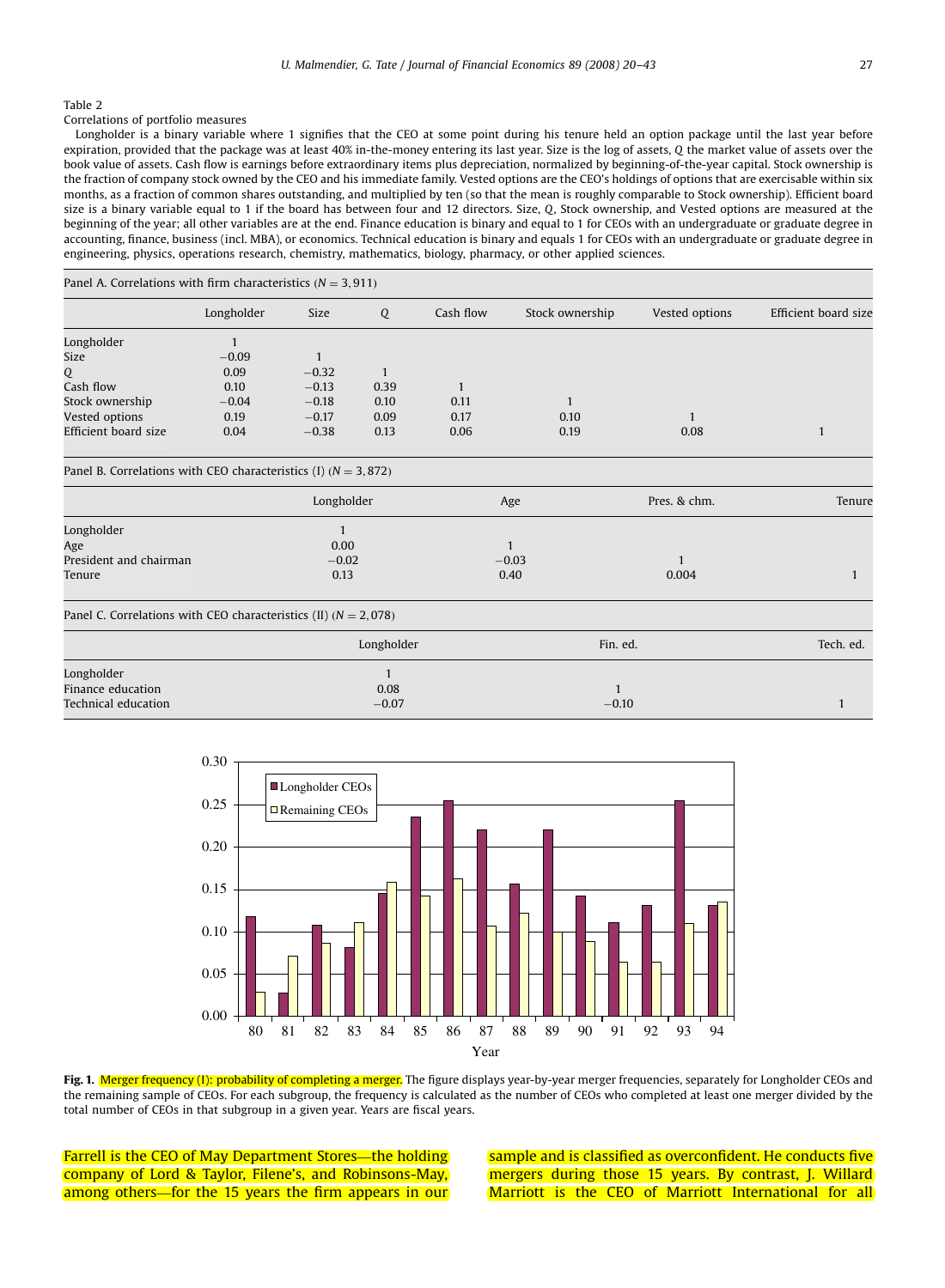<span id="page-8-0"></span>

Fig. 2. Merger frequency (II): average number of mergers. The figure displays year-by-year merger frequencies, separately for Longholder CEOs and the remaining sample of CEOs. For each subgroup, the frequency is calculated as the number of mergers divided by the number of CEOs in that subgroup in a given year. Years are fiscal years.

15 years of our sample, but never holds an option until expiration. He also never conducts an acquisition. By comparing these two types of CEOs, we can identify a cross-sectional effect of overconfidence on acquisitiveness.

As an example of within-firm variation, consider Colgate Palmolive. For the first four years, the CEO is Keith Crane. Crane never holds an option until expiration and he never conducts an acquisition. Reuben Mark succeeds him as CEO in 1984. Over the next 11 years, he holds some options until the year of expiration and he also conducts four acquisitions. By comparing overconfident and rational CEOs within the same firm, we might also identify the effect of overconfidence on acquisitiveness.

The Holder 67 measure, on the other hand, can vary within CEO. It exploits changes in CEOs' option exercise behavior in addition to the two sources of variation described above. Longholder Wayne Huizenga, for example, does not exercise two option packages that have passed the 67% threshold with five years remaining duration. From 1987 to 1989, before he is classified as Holder 67, he does four acquisitions. From 1990 through 1994, he does another three. Similarly, David Farrell, a Longholder, fails to exercise an option that has reached the 67% threshold in 1986. From 1980 to 1986, he completes two acquisitions. From 1987 through 1995, after he becomes a Holder 67, he does three more.

We estimate Eq. (1) using three procedures. First, we estimate pooled logit regressions, which use all types of variation. Second, we estimate logit regressions with random effects, which also use all sources of variation, but explicitly model the effect of the firm on acquisitiveness. If the estimated effects of overconfidence in the pooled specification were due to firm effects, the estimates should decline when we include random effects. Third, we estimate logit regressions with firm fixed effects. This specification makes use only of within-firm and within-CEO variation. That is, we estimate the effect of overconfidence on acquisitiveness using only variation between overconfident and rational CEOs within firms

and (in the case of Holder 67) between CEOs' overconfident and rational years. To address the incidental parameters problem, we estimate the fixed-effects model with a conditional logit regression. Conditioning the likelihood on the number of successes in each panel, we avoid estimating the coefficients of the fixed effects and obtain consistent estimates of the remaining coefficients. The advantage of the fixed-effects approach is that it eliminates any time-invariant firm effect on acquisitiveness. The disadvantage is that it induces sample selection. Only firms that conduct at least one merger during the sample period are included in the conditional logit estimation, and only firms that had at least one overconfident and one non-overconfident CEO during the sample period (or a CEO who switches from not overconfident to overconfident under Holder 67) are used to identify  $\beta_2$ . We cluster standard errors in the pooled and fixed-effects logits to account for heteroskedasticity and auto-correlation at the firm level.<sup>20</sup> We tabulate only the most stringent, fixed-effects specification, except in the split-sample analyses where the number of identifiable cases is too small. In these cases, we tabulate the randomeffects specification. In all other cases, the results are robust across estimation procedures.

[Table 3](#page-9-0) presents two sets of results. In the left half of the table, we test the robustness of the unconditional patterns in [Figs. 1 and 2](#page-7-0) to the inclusion of firm- and CEOlevel controls. We include the following firm-level controls $^{21}$ : the logarithm of assets at the beginning of the year as a control for firm size, Tobin's Q at the beginning of the year as a control for investment opportunities, cash flow

<sup>&</sup>lt;sup>20</sup> We verify the robustness of the results to clustering at the CEO rather than the firm level. Firm-level clustering is more stringent since it allows for the possibility that all of the firm's errors are correlated. CEOlevel clustering instead assumes that observations of different CEOs within the same firm are independent.

 $21$  We use the standard firm-level controls from the investment literature as our regression is a binary investment model.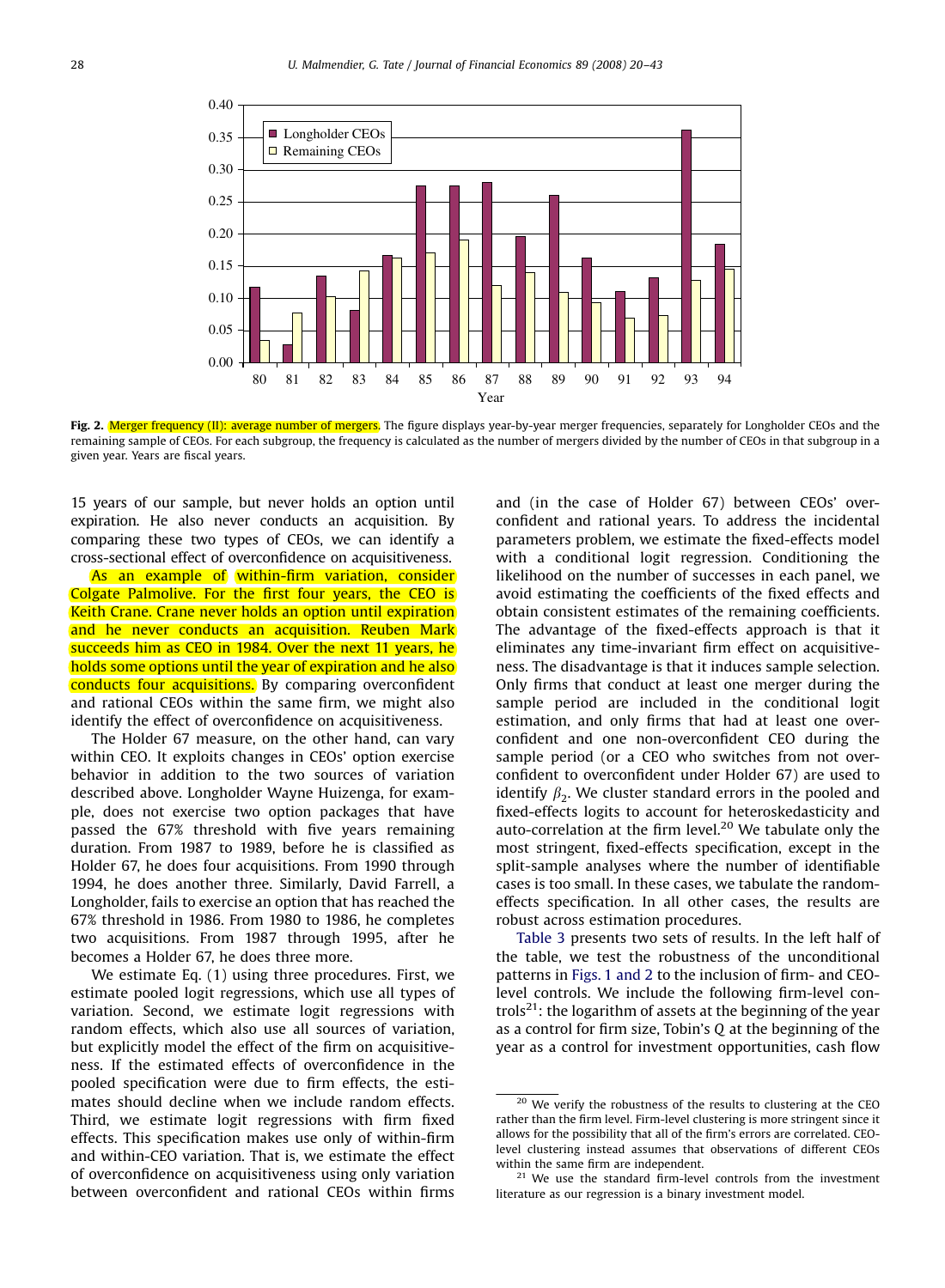# <span id="page-9-0"></span>Do late exercisers complete more mergers?

The dependent variable is binary where 1 signifies that the firm made at least one merger bid that was eventually successful in a given year. Size is the log of assets, Q the market value of assets over the book value of assets. Cash flow is earnings before extraordinary items plus depreciation, normalized by beginning-of-the-year capital. Stock ownership is the fraction of company stock owned by the CEO and his immediate family. Vested options are the CEO's holdings of options that are exercisable within six months, as a fraction of common shares outstanding, and multiplied by ten (so that the mean is roughly comparable to Stock ownership). Efficient board size is a binary variable where 1 signifies that the board of directors has between four and 12 members. Longholder is a binary variable where 1 signifies that the CEO at some point during his tenure held an option package until the last year before expiration, provided that the package was at least 40% in-the-money entering its last year. Post-Longholder is a dummy equal to 1 for all CEO-years after the CEO for the first time holds options to expiration. Pre-Longholder are all years classified as 1 under Longholder, but 0 under Post-Longholder. Holder 67 is a dummy equal to 1 for all CEO years after the CEO for the first time fails to exercise a 67% in-the-money option with five years remaining duration. In the Holder 67 regressions, the sample is limited to CEO years after the CEO for the first time had a 67% in-the-money option with five years remaining duration. Size, Q, Stock ownership, and Vested options are measured at the beginning of the year; all other variables are at the end. The fixed-effects logit model is estimated consistently using a conditional logit specification and standard errors are robust to heteroskedasticity and arbitrary within-firm serial correlation. In Columns (4)– (6), we use the cash-reserves model of [Harford \(1999\)](#page-22-0) to identify cash-rich and cash-poor firms. In the untabulated first stage, we regress cash and short-term investments scaled by (net) sales on the following independent variables: the level and the t to  $t + 1$  and  $t + 1$  to  $t + 2$ changes in net cash flow to sales, defined as operating cash flow (operating income before depreciation – interest – taxes– $\Delta$  non-cash working capital) minus investment (capital expenditures) over sales; the change in the risk premium, defined as the spread in interest rates between AAA and Baa bonds, measured in the month the fiscal year ends; NBER recession, defined as an indicator variable for fiscal years that end within an NBER-defined recession; Q, defined as the market value of assets over the book value of assets; cash flow volatility, defined as the coefficient of variation of firm-specific operating cash flows; and size, defined as the market value of the firm (fiscal-year end stock-price times common shares outstanding). Column (4) shows the results of the random-effects estimation on the full sample of firm-years, for which all variables of the Harford (1998) cash-reserves model are available. Column (5) shows the results for the subsample of Cash-rich firm-years, in which cash reserves at the beginning of the year are at least 1.5 standard deviations above the predicted value from the first-stage cash-reserves regression. The relevant standard deviation is the firm-specific standard deviation of cash reserves. Column (6) contains the random-effects estimation for the remaining subsample of Cash-poor firm-years. All coefficients are presented as odds ratios.

|                      |              | Fixed-effects logit |                       |                 | Random-effects logit |                  |  |  |
|----------------------|--------------|---------------------|-----------------------|-----------------|----------------------|------------------|--|--|
|                      | (1)          | (2)                 | (3)                   | Baseline<br>(4) | Cash rich<br>(5)     | Cash poor<br>(6) |  |  |
| Size                 | 0.6537       | 0.6600              | 0.3278                | 0.9022          | 0.9480               | 0.9177           |  |  |
|                      | $(2.50)$ **  | $(2.42)$ **         | $(3.42)$ ***          | (1.49)          | (0.50)               | (1.03)           |  |  |
| Q                    | 0.7135       | 0.7154              | 0.9062                | 0.7019          | 0.7686               | 0.6839           |  |  |
|                      | $(2.20)$ **  | $(2.18)$ **         | (0.45)                | $(2.96)$ ***    | (1.25)               | $(2.70)$ ***     |  |  |
| Cash flow            | 2.0231       | 2.0377              | 1.6607                | 1.5427          | 0.9948               | 1.8719           |  |  |
|                      | $(1.72)^*$   | $(1.72)^{*}$        | (0.67)                | $(2.07)$ **     | (0.01)               | $(2.35)$ **      |  |  |
| Stock ownership      | 0.3840       | 0.3813              | 0.0418                | 1.4084          | 21.4335              | 0.7232           |  |  |
|                      | (0.95)       | (0.96)              | (0.70)                | (0.36)          | $(1.80)^{*}$         | (0.29)           |  |  |
| Vested options       | 0.4566       | 0.4595              | 0.6384                | 1.2165          | 4.2168               | 1.3186           |  |  |
|                      | $(3.97)$ *** | $(3.93)$ ***        | (0.51)                | (0.46)          | (0.91)               | (0.63)           |  |  |
| Efficient board size | 1.0817       | 1.0811              | 1.8488                | 0.8012          | 0.575                | 0.9184           |  |  |
|                      | (0.40)       | (0.40)              | $(2.10)$ **           | (1.55)          | $(2.44)$ **          | (0.48)           |  |  |
| Longholder           | 2.1891       |                     |                       | 1.7447          | 1.9728               | 1.5471           |  |  |
|                      | $(2.70)$ *** |                     |                       | $(3.21)$ ***    | $(2.53)$ **          | $(2.10)$ **      |  |  |
| Post-Longholder      |              | 1.8642              |                       |                 |                      |                  |  |  |
|                      |              | $(1.91)^*$          |                       |                 |                      |                  |  |  |
| Pre-Longholder       |              | 2.3305              |                       |                 |                      |                  |  |  |
|                      |              | $(2.72)$ ***        |                       |                 |                      |                  |  |  |
| Holder 67            |              |                     | 2.5159<br>$(2.49)$ ** |                 |                      |                  |  |  |
| Firm fixed effects   | Yes          | Yes                 | Yes                   | N <sub>o</sub>  | N <sub>o</sub>       | N <sub>o</sub>   |  |  |
| Year fixed effects   | Yes          | Yes                 | Yes                   | Yes             | Yes                  | Yes              |  |  |
| <b>Observations</b>  | 2,568        | 2,568               | 853                   | 3,540           | 1,227                | 2,313            |  |  |
| Number of firms      | 225          | 225                 | 124                   | 322             | 282                  | 314              |  |  |

z-Statistics in parentheses. Constant included.

\* Significant at 10%; \*\* significant at 5%; \*\*\* significant at 1%.

as a measure of internal resources, an indicator for efficient board size (four to 12 members)<sup>22</sup> as a measure of corporate governance, and firm fixed effects. At the

CEO-level, we include two controls for the incentive effects of stock and options: the percent of company stock held by the CEO at the beginning of the year and the number of options exercisable within six months of the beginning of the year, normalized by total shares out-

<sup>&</sup>lt;sup>22</sup> The results are robust to using the logarithm of board size or the number (or percentage) of CEOs of other firms sitting on the board. The firm fixed effects capture most of the remaining variation in governance since firm governance is very stable over our sample period. (See [Guner,](#page-22-0) [Malmendier, and Tate, forthcoming,](#page-22-0) for a detailed analysis of board composition in a closely related data set.) Recent measures such as the

<sup>(</sup>[footnote continued](#page-22-0))

[Gompers, Ishii, and Metrick \(2003\)](#page-22-0) index are not available for our 1980–1994 sample period.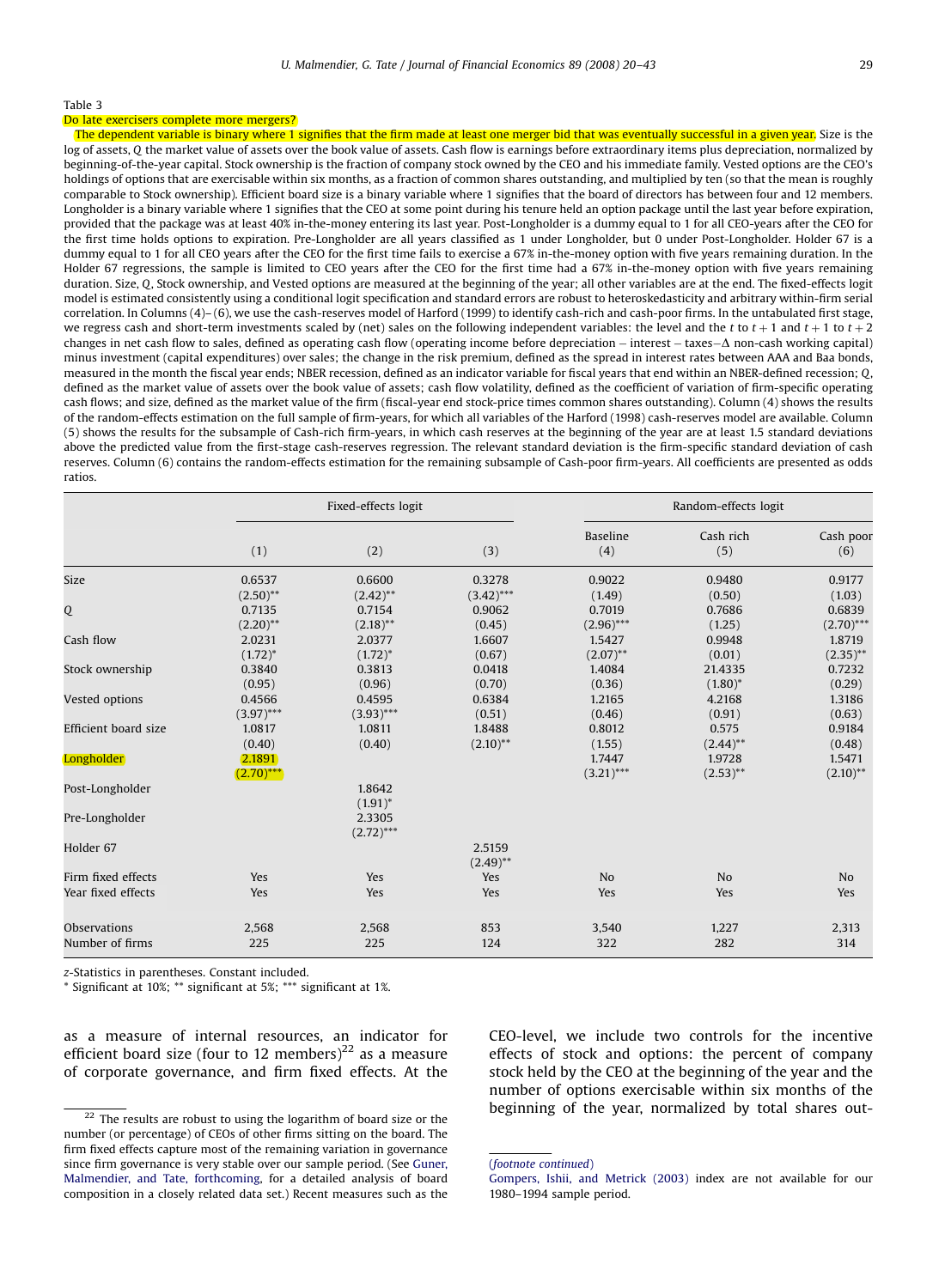standing.<sup>23</sup> We include year effects to control for time trends in the likelihood of conducting a merger. The coefficient estimates are presented as odds ratios. Thus, to test for a positive effect on acquisitiveness, we compare the reported estimates to 1.

Among the controls, we consistently find that firms with lower Tobin's Q are more acquisitive, suggesting that acquisitions may substitute for profitable investment opportunities.<sup>24</sup> More cash flow generally leads to more merger activity, as expected if cash eases financing constraints. Vested option holdings predict fewer mergers. The within-firm effect of size on acquisitiveness is positive; however, the relationship may be mechanistic since the assets of a firm must increase during a merger. We re-run the regressions without size and verify that this effect does not change the estimates of  $\beta_2$ . Finally, the effects of efficient board size and stock ownership are typically insignificant.

Turning to the coefficient of interest, the effect of late exercise on merger frequency remains positive after including all the controls and fixed effects. CEOs who persistently hold options are significantly more acquisitive, even when we identify  $\beta_2$  using only variation across CEOs or (for Holder 67) within CEOs in the same firm.

In the right half of [Table 3,](#page-9-0) we test Prediction 1: are overconfident CEOs more acquisitive in firms with abundant internal resources? Since overconfident CEOs both overestimate the returns to mergers and perceive their stand-alone firms to be undervalued, they view issuing equity or taking risky debt to be costly, even when investors evaluate their firms correctly. The perceived costs do not affect the decision to merge only if the merger can be financed internally. We test whether CEOs who fail to exercise in-the-money options are more acquisitive than their peers when in cash-rich firms.

Note that traditional agency theory generates a different prediction. Empire-building CEOs also waste free cash flow on bad acquisitions [\(Harford, 1999\)](#page-22-0). But, unlike overconfident CEOs, they are aware that their mergers destroy shareholder value. As a result, they should minimize their personal investment in the company by exercising in-the-money options at the earliest opportunity. Personal investment in the company, as measured by our controls for stock and option holdings, should decrease an empire-building CEO's propensity to acquire since it aligns CEO and shareholder interests. Our measures of late exercise, instead, isolate the active decision of the CEO not to divest company risk. This behavior and the link to increased acquisitiveness distinguishes overconfidence from traditional agency theory.

We identify cash-rich and cash-poor firms using the model of [Harford \(1999\)](#page-22-0). In a first stage, we regress cash reserves (cash stock normalized by sales) on the change in the risk premium between AAA and Baa bonds, a dummy for NBER recession years, the ratio of market to book value of assets, the coefficient of variation of operating cash flows, firm size (market value), and the level of and changes from year t to  $t + 1$  and  $t + 1$  to  $t + 2$ in operating cash flow net of investment (normalized by sales). In our sample, the model explains 84% of the variation in cash reserves. Following Harford, we call firmyears ''cash rich'' if beginning-of-the-year cash reserves are at least 1:5 standard deviations above the value predicted by the baseline model, where the standard deviation is the time series deviation in firm cash reserves.

We estimate random-effects logit regressions of Eq. (1) on all firm years for which the Harford model is defined (Column 4), on ''cash rich'' firmyears (Column 5), and on the remaining firm-years (Column  $6$ ).<sup>25</sup>

Among the controls, the estimated effect of Tobin's Q is similar to the full-sample estimation: firms with lower Tobin's Q are more acquisitive. The effect of cash flow on acquisitiveness depends on whether the firm is cash-rich or cash-poor. Cash flow increases acquisitiveness among cash-poor firms. But, among cash-rich firms there is no significant effect of cash flow on acquisitiveness suggesting that cash constraints do not bind. This result corroborates the classification of the Harford model. The effects of Stock ownership and Vested options are insignificant in all specifications except Column 5 (cash-rich subsample), in which the Stock ownership odds ratio appears to ''blow up.'' The Longholder effect is robust to excluding this control variable. Finally, efficient board size predicts less acquisitiveness in cash-rich firms, but not in cash-poor firms, consistent with traditional agency theory.

Turning to the coefficient of interest, we find that Longholder CEOs are significantly more likely to make acquisitions than other CEOs not only in the full sample, but also in the subsample of cash-rich firm-years as predicted by the overconfidence model (odds ratio  $= 1.97$ , significant at 5%). We also find a significant effect in the cash-poor subsample (odds ratio  $= 1.55$ , significant at 5%). A Wald test fails to reject equality of the estimates in the two subsamples. The latter finding neither confirms nor rejects the overconfidence hypothesis: the CEO's decision in constrained firms depends on the unobservable relation between overestimated gains to merging and perceived own-company undervaluation. Hence, overconfidence may or may not have a significant impact on acquisitiveness in cash-poor firms. The results are similar using Holder 67 (cash-rich odds ratio  $= 2.14$ , significant at 5%; cash-poor odds ratio  $= 1.39$ , insignificant).

<sup>&</sup>lt;sup>23</sup> We multiply vested option holdings by ten so that the mean is similar to stock ownership.

 $24$  This effect appears to be non-monotonic. For example, we find a positive and marginally significant effect when we include a dummy variable for "high Tobin's  $Q''(Q>1)$ . Alternatively, including the square of Tobin's Q reverses the direction of the level effect (though it becomes insignificant).

<sup>&</sup>lt;sup>25</sup> Splitting the sample leaves us with too few identifiable cases in the subsamples to use fixed-effects logit.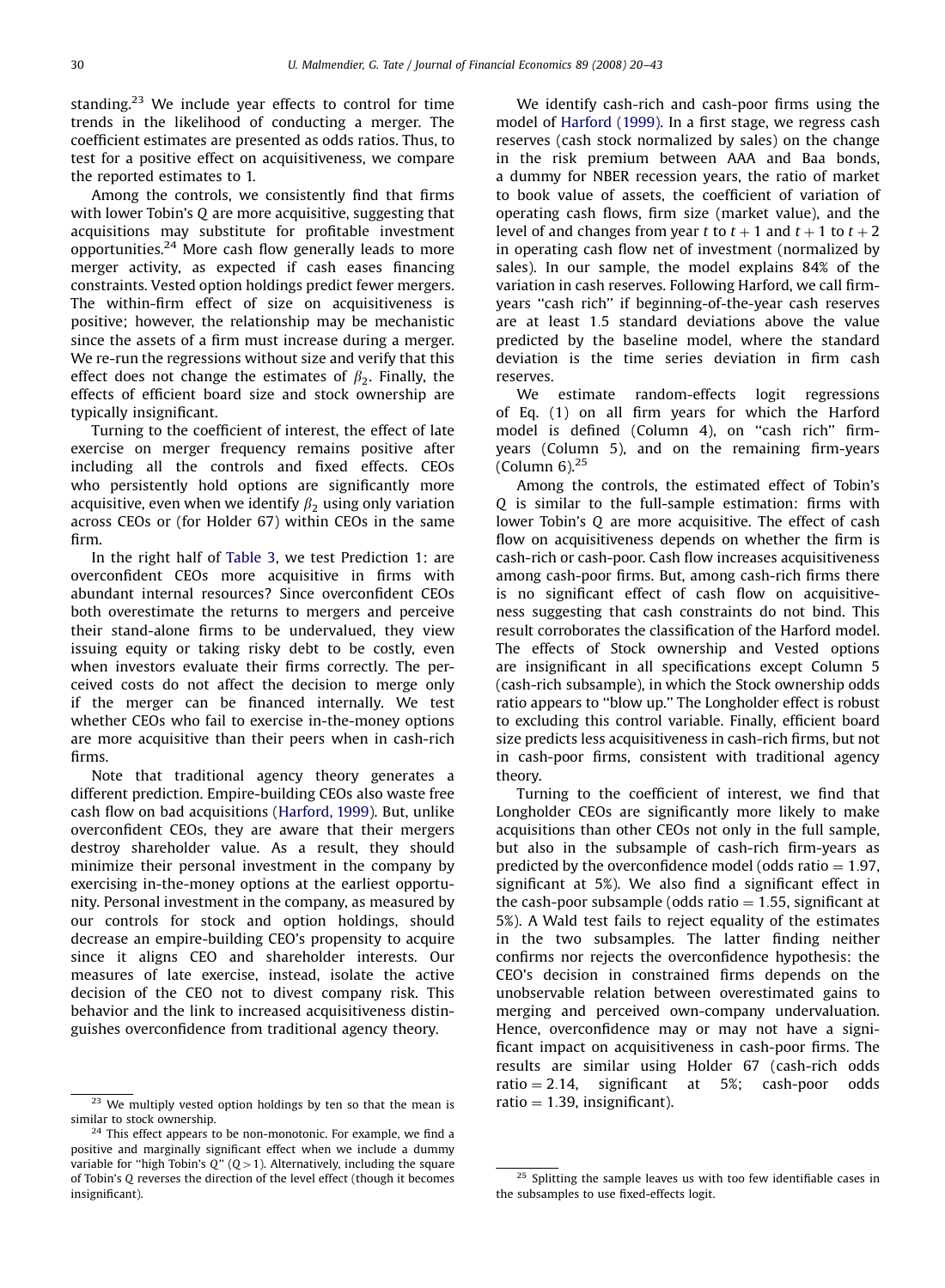We find similar results if we measure internal resources using the Kaplan-Zingales index rather than the Harford model. The index, based on logit estimates from [Kaplan and Zingales \(1997\)](#page-23-0), is defined as

high Q relative to the industry, the CEO is less likely to perceive his own company to be undervalued. In this case, even overconfident managers are willing to finance deals using equity. The results are also consistent with the view

$$
\textit{KZ}_{it} = -1.001909 * \frac{CF_{it}}{K_{it-1}} + 0.2826389 * Q_{it} + 3.139193 * Lev_{it} - 39.3678 * \frac{Div_{it}}{K_{it-1}} - 1.314759 * \frac{C_{it}}{K_{it-1}}
$$

where  $CF/K$  is cash flow to capital, Lev is debt to total capital,  $Div/K$  is dividends to capital, and  $C/K$  is cash holdings to capital.<sup>26</sup> Higher values imply higher constraints. Following recent research ([Baker, Stein, and](#page-22-0) [Wurgler, 2003;](#page-22-0) Lamont, Polk, and Saá-Requejo, 2001; [Malmendier and Tate, 2005\)](#page-23-0), we use the twice-lagged value of the index to split sample firms into quintiles and estimate random-effects logit regressions of Eq. (1) separately on each quintile. The Longholder coefficient is positive and significant in the ''least constrained'' quintile (odds ratio  $= 2.03$ , significant at 5%) and insignificant in the "most constrained" quintile (odds ratio  $= 1.07$ ). Again, the cross-quintile difference is not significant at conventional levels (p-value  $= 0.133$ ).<sup>27</sup>

Finally, we test the effect of perceived undervaluation directly by looking at merger financing. We find that, conditional on conducting a merger, Longholder CEOs are more likely to finance it using cash (Panel A, [Table 4\)](#page-12-0). The odds ratio of using cash versus any mixture of risky securities with cash is 1.10. It is even stronger for the Holder 67 measure (1:38; untabulated). We also examine the effect in a regression framework, controlling for above- or below-average firm valuation (relative to its industry), Tobin's Q, CEO stock and vested option ownership, merger size, the availability of internal funds, and year effects in various combinations (Panel B). The odds ratio increases to 1:2 but is insignificant. It is 1:7 and significant at the 10% level for Holder 67. It is also significant for Longholder CEOs when the firm is unlikely to be (objectively) overvalued, i.e., when Tobin's Q is less than the (within-sample) industry average. The interaction of ''undervaluation'' and Longholder is significant in all specifications.

The financing results allow us to disentangle the two manifestations of overconfidence in the context of mergers: managers who are overconfident about the returns they generate overestimate both the value they create in their own firm and the value they create by taking over other firms. The overconfidence hypothesis predicts that the two types of overestimation are linked and that their relative importance varies with the market valuation of the own company. In times of high market valuation, captured by that investor sentiment affects merger financing decisions, as in [Shleifer and Vishny \(2003\).](#page-23-0)

## 5.2. Value consequences

Next we test Prediction 2. We ask whether the heightened acquisitiveness of late-exercising CEOs leads to an increased propensity to take projects with negative expected returns. We first use deal characteristics as a rough measure of quality. We then measure differences in the market's reaction to bids by Longholder and other CEOs.

### 5.2.1. Diversification

First, we use diversification as a proxy for deal quality. Many prior studies find evidence of a diversification discount.<sup>28</sup> Plant-level data confirm the negative impact of diversification via acquisition and address concerns about econometric and data biases.<sup>29</sup> Moreover, the market seems to anticipate that many diversifying bids are unwise. [Morck, Shleifer, and Vishny \(1990\)](#page-23-0) measure negative announcement effects to diversifying deals, an effect we confirm in our data.<sup>30</sup>

We re-estimate Eq. (1) with a dependent variable that indicates diversifying merger bids and, separately, with a dependent variable that indicates intra-industry bids. $31$  We classify deals as diversifying if acquiror and target are not members of the same Fama-French 48 industry group.<sup>32</sup> The results are in Column 1 of [Table 5](#page-13-0). We find that Longholder CEOs are significantly more likely than other CEOs to do diversifying mergers (odds ratio  $= 2.54$ , significant at 1%), but not within-industry deals (odds ratio  $= 1.66$ , insignificant). This result suggests that the extra mergers of late-exercisers may be disproportionately low quality. However, the cross-regression difference in coefficients is not significant. The (untabulated) results are similar using the Holder 67 measure (odds ratio  $= 2.72$ , significant at 5% for diversifying mergers; odds ratio  $= 0.84$ , insignificant for within-industry mergers).

 $26$  For this test, we use the definition of Q employed by [Kaplan and](#page-23-0) [Zingales \(1997\)](#page-23-0) to avoid rendering the weights meaningless. The Compustat data items are: cash flow to capital = (item  $18 +$ item  $14$ )/ item 8;  $Q =$  [item 6 + (item 24  $\ast$  item 25) – item 60 – item 74]/item 6; debt to total capital (leverage) = (item  $9 +$ item 34)/(item  $9 +$ item 34 + item 216); dividends to capital = item  $21 +$  item 19)/item 8; cash to capital  $=$  item 1/item 8. Item 8, capital, is always taken at the beginning of the year (lagged).

 $27$  There are too few observations in quintiles of the Holder 67 sample to allow a similar analysis.

<sup>28</sup> See, e.g., [Lang and Stulz \(1994\),](#page-23-0) [Berger and Ofek \(1995\)](#page-22-0), [Servaes](#page-23-0) [\(1996\),](#page-23-0) and [Lamont and Polk \(2002\).](#page-23-0)

<sup>&</sup>lt;sup>29</sup> [Schoar \(2002\)](#page-23-0), addressing [Graham, Lemmon, and Wolf \(2002\)](#page-22-0) and [Villalonga \(2004\)](#page-23-0) among others.

<sup>&</sup>lt;sup>30</sup> Further suggestive evidence comes from [Lys and Vincent \(1995\)](#page-23-0) and [Shefrin \(2000\),](#page-23-0) who chronicle AT&T's 1990 acquisition of NCR using exactly this paradigm. Interestingly, both the Longholder and Holder 67 measures identify AT&T's CEO (Robert Allen) as overconfident.

 $31$  As before, we analyze merger bids that were ultimately successful. However, since the likelihood of failure may differ across diversifying and intra-industry mergers, we also perform the estimations including unsuccessful merger bids. None of our conclusions in this Section (as elsewhere in the paper) are affected.

<sup>&</sup>lt;sup>32</sup> See Ken French's website [http://mba.tuck.dartmouth.edu/pages/](http://mba.tuck.dartmouth.edu/pages/faculty/ken.french/data_library.html) [faculty/ken.french/data\\_library.html.](http://mba.tuck.dartmouth.edu/pages/faculty/ken.french/data_library.html)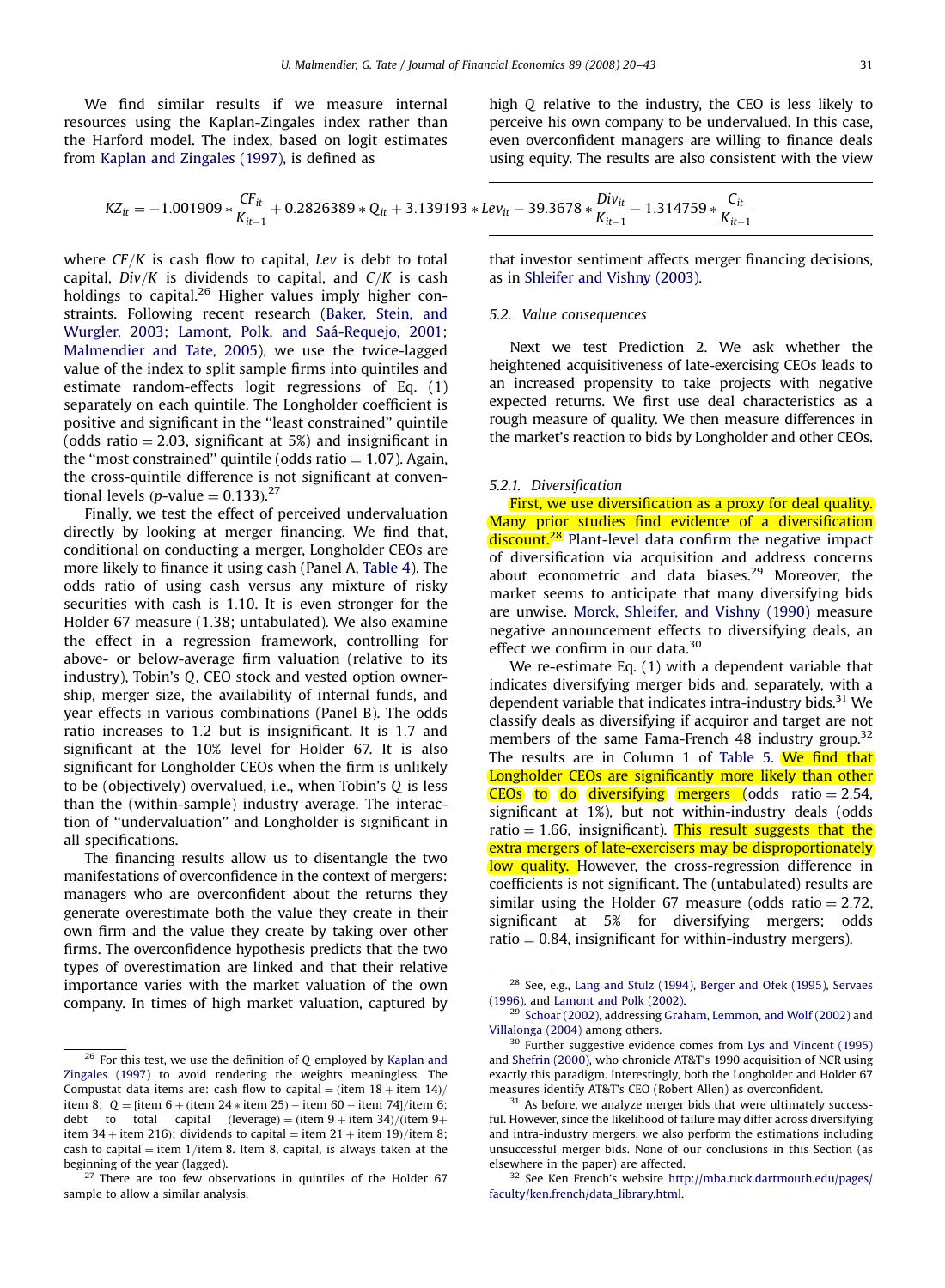#### <span id="page-12-0"></span>Merger financing

The sample includes all successful merger bids. The dependent variable in Panel B is binary and equals 1 if the merger was financed using only cash. Q below industry is a binary variable where 1 indicates that  $Q$  at the beginning of the year was less than or equal to industry  $Q$ . Industries are the 48 Fama-French industry groups. Q is the market value of assets over the book value of assets. Stock ownership is the fraction of company stock owned by the CEO and his immediate family. Vested options are the CEO's holdings of options that are exercisable within six months, as a fraction of common shares outstanding, and multiplied by ten (so that the mean is roughly comparable to Stock ownership). Merger size is the amount the acquiror paid for the target as a fraction of acquiror value. (For SDC mergers, amount paid is the value of the transaction; for CRSP mergers, it is the market value of the target the day after the announcement. When both variables are present, we use the minimum.) Cash rich is a dummy variable equal to 1 if cash reserves at the beginning of the year are at least 1.5 standard deviations above the predicted value from the cash reserves regression. The relevant standard deviation is the firm-specific standard deviation of cash reserves. In the cash-reserves regression (which follows [Harford, 1999\)](#page-22-0), we regress cash and short-term investments scaled by (net) sales on the following independent variables: the level and the t to  $t + 1$  and  $t + 1$  to  $t + 2$  changes in net cash flow to sales, defined as operating cash flow (operating income before depreciation – interest – taxes –  $\Delta$  non-cash working capital) minus investment (capital expenditures) over sales; the change in the risk premium, defined as the spread in interest rates between AAA and Baa bonds, measured in the month the fiscal year ends; NBER recession, defined as an indicator variable for fiscal years that end within an NBER-defined recession; Q, defined as the market value of assets over the book value of assets; cash flow volatility, defined as the coefficient of variation of firm-specific operating cash flows; and size, defined as the market value of the firm (fiscal-year end stock-price times common shares outstanding). Longholder is a binary variable where 1 signifies that the CEO at some point during his tenure held an option package until the last year before expiration, provided that the package was at least 40% inthe-money entering its last year. Q below industry, Q, Stock ownership, Vested options, and Cash rich are measured at the beginning of the year; all other variables are at the end. Standard errors are robust to heteroskedasticity and arbitrary within-firm serial correlation. Coefficients are presented as odds ratios.

# Panel A. All mergers with disclosed method of payment

|                                  | Total<br>mergers | Cash<br>(%) | Debt OR cash and<br>debt(%) | Stock AND cash and/or Stock<br>debt(%) | (%)  | Odds (cash v.<br>stock) | Odds (cash v.<br>other) | Odds ratio (v.<br>stock) | Odds ratio (v.<br>other) |
|----------------------------------|------------------|-------------|-----------------------------|----------------------------------------|------|-------------------------|-------------------------|--------------------------|--------------------------|
| Longholder $= 1$                 | 188              | 38.8        | 6.9                         | 19.7                                   | 34.6 | 1.12                    | 0.63                    | 1.09                     | 1.10                     |
| Longholder $= 0$                 | 708              | 33.5        | 8.3                         | 25.6                                   | 32.6 | 1.03                    | 0.58                    |                          |                          |
| Panel B. Logit regressions       |                  |             |                             |                                        |      |                         |                         |                          |                          |
|                                  |                  |             | (1)                         | (2)                                    |      | (3)                     |                         | (4)                      | (5)                      |
| Q below industry                 |                  |             |                             | 1.7215                                 |      | 1.8457                  |                         | 1.9274                   | 1.1035                   |
|                                  |                  |             |                             | $(2.72)$ ***                           |      | $(3.02)$ ***            |                         | $(3.11)$ ***             | (0.39)                   |
| Q                                |                  |             | 0.8018                      |                                        |      | 1.2618                  |                         | 1.0288                   | 0.6457                   |
|                                  |                  |             | (1.28)                      |                                        |      | (1.26)                  |                         | (0.14)                   | $(1.90)^{*}$             |
| Stock ownership                  |                  |             | 2.818                       |                                        |      | 1.7263                  |                         | 1.6837                   | 0.1726                   |
|                                  |                  |             | (0.87)                      |                                        |      | (0.41)                  |                         | (0.42)                   | (1.30)                   |
| Vested options                   |                  |             | 0.3403                      |                                        |      | 0.5818                  |                         | 0.4279                   | 0.2214                   |
|                                  |                  |             | (1.54)                      |                                        |      | (0.75)                  |                         | (1.21)                   | (1.04)                   |
| Merger size                      |                  |             | 0.9934                      |                                        |      | 0.981                   |                         | 0.9927                   | 0.9924                   |
|                                  |                  |             | (0.58)                      |                                        |      | (1.37)                  |                         | (0.58)                   | (0.73)                   |
| Cash rich                        |                  |             |                             |                                        |      |                         |                         |                          | 1.3895                   |
|                                  |                  |             |                             |                                        |      |                         |                         |                          | (1.55)                   |
| Longholder                       |                  |             | 1.2001                      | 0.7423                                 |      | 0.7685                  |                         | 0.7766                   | 0.8383                   |
|                                  |                  |             | (0.77)                      | (0.84)                                 |      | (0.76)                  |                         | (0.72)                   | (0.45)                   |
| (Q below industry)* (Longholder) |                  |             |                             | 2.3096                                 |      | 2.2577                  |                         | 1.9555                   | 2.0647                   |
|                                  |                  |             |                             | $(2.09)$ **                            |      | $(2.06)$ **             |                         | $(1.71)^*$               | $(1.67)^*$               |
| Year fixed effects               |                  |             | Yes                         | No                                     |      | No                      |                         | Yes                      | Yes                      |
| <b>Observations</b>              |                  |             | 772                         | 772                                    |      | 772                     |                         | 772                      | 427                      |

z-Statistics in parentheses. Constant included.

\* Significant at 10%; \*\* significant at 5%; \*\*\* significant at 1%.

We also measure differences in the propensity to diversify among cash-rich firms. As in Section 5.1, we measure internal resources using the model of [Harford](#page-22-0) [\(1999\)](#page-22-0) and estimate a random-effects model. In the full sample, the logit results replicate: Longholder CEOs are particularly likely to do diversifying deals (odds ratio  $=$ 2:01, significant at 1%), but are no more likely to do within-industry deals (odds ratio  $= 1.30$ , insignificant). We find similar results for Longholder CEOs in cash-rich firms: the odds ratio is 2:50, significant at 5%, for diversifying mergers, but insignificant for within-industry mergers. In the cash-poor subsample, the pattern is similar, though weaker for diversifying deals (odds ratio  $= 1.78$ , significant at 5%). The same is true for Holder 67 (cash-rich diversifying odds ratio  $= 2.15$ , significant at 10%; cash-poor diversifying odds ratio  $= 1.86$ , significant at 5%; no significant effects within industries).

In unreported estimations, we check the robustness of these patterns to the inclusion of further controls for the agency effects of free cash flow. In addition to our controls for incentive misalignment (stock and option ownership), we include a measure of CEO power (consolidation of the titles CEO, Chairman of the Board, and President) and a continuous measure of the availability of cash reserves.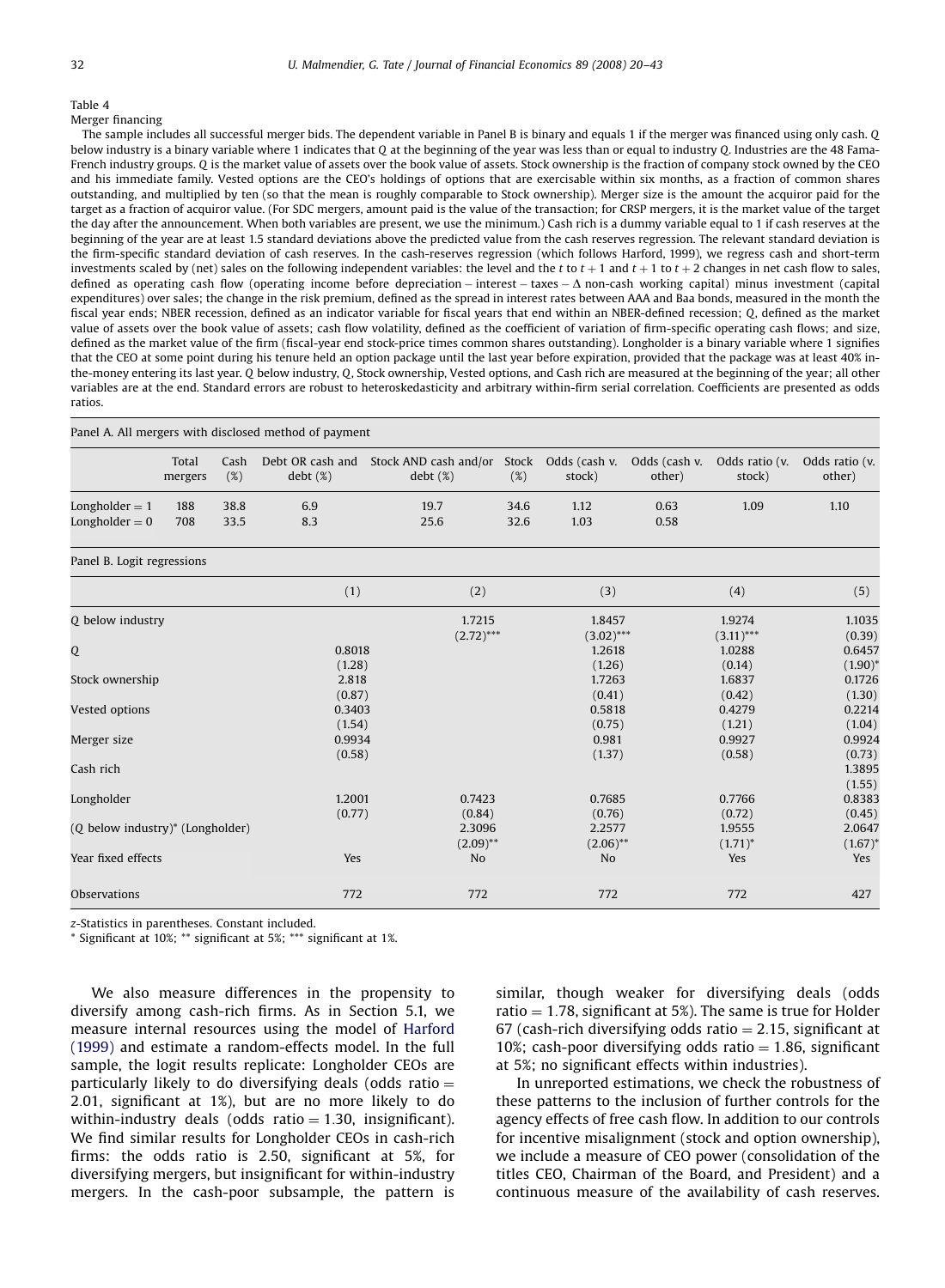<span id="page-13-0"></span>Diversifying and same-industry mergers

The dependent variable in Panel 1 (Panel 2) is binary where 1 signifies that the firm made a diversifying (within-industry) merger bid that was eventually successful in a given year. Diversification is measured using the 48 Fama and French industry groups. Size is the log of assets, Q the market value of assets over the book value of assets. Cash flow is earnings before extraordinary items plus depreciation, normalized by beginning-of-the-year capital. Stock ownership is the fraction of company stock owned by the CEO and his immediate family. Vested options are the CEO's holdings of options that are exercisable within six months, as a fraction of common shares outstanding, and multiplied by ten (so that the mean is roughly comparable to Stock ownership). Efficient board size is a binary variable where 1 signifies that the board of directors has between four and 12 members. Longholder is a binary variable where 1 signifies that the CEO at some point during his tenure held an option package until the last year before expiration, provided that the package was at least 40% in-the-money entering its last year. Size, Q, Stock ownership, and Vested options are measured at the beginning of the year; all other variables are at the end. The fixed-effects logit model is estimated consistently using a conditional logit specification, and standard errors are robust to heteroskedasticity and arbitrary within-firm serial correlation. The random-effects estimations employ the cash-reserves model of [Harford](#page-22-0) [\(1999\)](#page-22-0) to identify cash-rich and cash-poor firms. In the untabulated first stage, we regress cash and short-term investments scaled by (net) sales on the following independent variables: the level and the t to  $t + 1$  and  $t + 1$  to  $t + 2$  changes in net cash flow to sales, defined as operating cash flow (operating income before depreciation – interest – taxes –  $\Delta$  non-cash working capital) minus investment (capital expenditures) over sales; the change in the risk premium, defined as the spread in interest rates between AAA and Baa bonds, measured in the month the fiscal year ends; NBER recession, defined as an indicator variable for fiscal years that end within an NBER-defined recession; Q, defined as the market value of assets over the book value of assets; cash flow volatility, defined as the coefficient of variation of firm-specific operating cash flows; and size, defined as the market value of the firm (fiscal-year end stock-price times common shares outstanding). The baseline estimation uses the full sample of firm-years, for which all variables of the Harford cash reserves model are available. The Cash-rich subsample contains all firm-years in which actual cash reserves at the beginning of the year are at least 1.5 standard deviations above the predicted value from the baseline cash reserves regression. The relevant standard deviation is the firm-specific standard deviation of cash reserves. The Cash-poor subsample contains all remaining firm-years. All coefficients are presented as odds ratios.

|                               | Fixed-effects logit |                | Random-effects logit |                |  |  |
|-------------------------------|---------------------|----------------|----------------------|----------------|--|--|
|                               |                     | Baseline       | Cash rich            | Cash poor      |  |  |
| Panel 1. Diversifying mergers |                     |                |                      |                |  |  |
| Size                          | 0.7592              | 1.065          | 1.1462               | 1.0689         |  |  |
|                               | (1.29)              | (0.73)         | (0.95)               | (0.64)         |  |  |
| Q                             | 0.8437              | 0.718          | 0.7241               | 0.7092         |  |  |
|                               | (0.86)              | $(2.08)$ **    | (1.05)               | $(1.87)^*$     |  |  |
| Cash flow                     | 2.1685              | 1.5963         | 0.8767               | 2.0797         |  |  |
|                               | (1.53)              | $(1.84)^*$     | (0.28)               | $(2.32)$ **    |  |  |
| Stock ownership               | 0.1268              | 2.5704         | 98.2692              | 1.2053         |  |  |
|                               | (1.48)              | (0.81)         | $(2.10)$ **          | (0.13)         |  |  |
| Vested options                | 0.8589              | 1.5657         | 4.3008               | 1.6552         |  |  |
|                               | (0.50)              | (1.01)         | (0.54)               | (1.11)         |  |  |
| Efficient board size          | 0.9737              | 0.7331         | 0.4504               | 0.8741         |  |  |
|                               | (0.11)              | $(1.71)^*$     | $(2.62)$ ***         | (0.60)         |  |  |
| Longholder                    | 2.5376              | 2.0108         | 2.5042               | 1.781          |  |  |
|                               | $(3.31)$ ***        | $(3.29)$ ***   | $(2.56)$ **          | $(2.27)$ **    |  |  |
| Firm fixed effects            | Yes                 | N <sub>o</sub> | N <sub>o</sub>       | N <sub>o</sub> |  |  |
| Year fixed effects            | Yes                 | Yes            | Yes                  | Yes            |  |  |
| Observations                  | 1,832               | 3,540          | 1,227                | 2,313          |  |  |
| Number of firms               | 159                 | 322            | 282                  | 314            |  |  |

#### Panel 2. Within-industry mergers

| Size                 | 0.4656       | 0.6992         | 0.7031      | 0.7302      |
|----------------------|--------------|----------------|-------------|-------------|
|                      | $(2.77)$ *** | $(3.42)$ ***   | $(2.40)$ ** | $(2.45)$ ** |
| Q                    | 0.5359       | 0.6864         | 0.7664      | 0.6572      |
|                      | $(2.43)$ **  | $(2.23)$ **    | (1.02)      | $(2.02)$ ** |
| Cash flow            | 2.496        | 1.3048         | 1.096       | 1.483       |
|                      | (1.50)       | (0.84)         | (0.20)      | (0.94)      |
| Stock ownership      | 0.8916       | 0.819          | 1.1449      | 0.6252      |
|                      | (0.10)       | (0.14)         | (0.06)      | (0.30)      |
| Vested options       | 0.1853       | 0.6936         | 3.6528      | 0.7161      |
|                      | $(3.71)$ *** | (0.66)         | (0.78)      | (0.54)      |
| Efficient board size | 1.1113       | 0.844          | 0.7228      | 0.9176      |
|                      | (0.36)       | (0.82)         | (1.11)      | (0.33)      |
| Longholder           | 1.6646       | 1.2965         | 1.3161      | 1.1471      |
|                      | (1.03)       | (1.01)         | (0.82)      | (0.43)      |
| Firm fixed effects   | <b>Yes</b>   | N <sub>o</sub> | No          | No          |
| Year fixed effects   | Yes          | Yes            | Yes         | Yes         |
|                      |              |                |             |             |
| Observations         | 1,467        | 3,540          | 1,227       | 2,313       |
| Number of firms      | 127          | 322            | 282         | 314         |

z-Statistics in parentheses. Constant included.

\* Significant at 10%; \*\* significant at 5%; \*\*\* significant at 1%.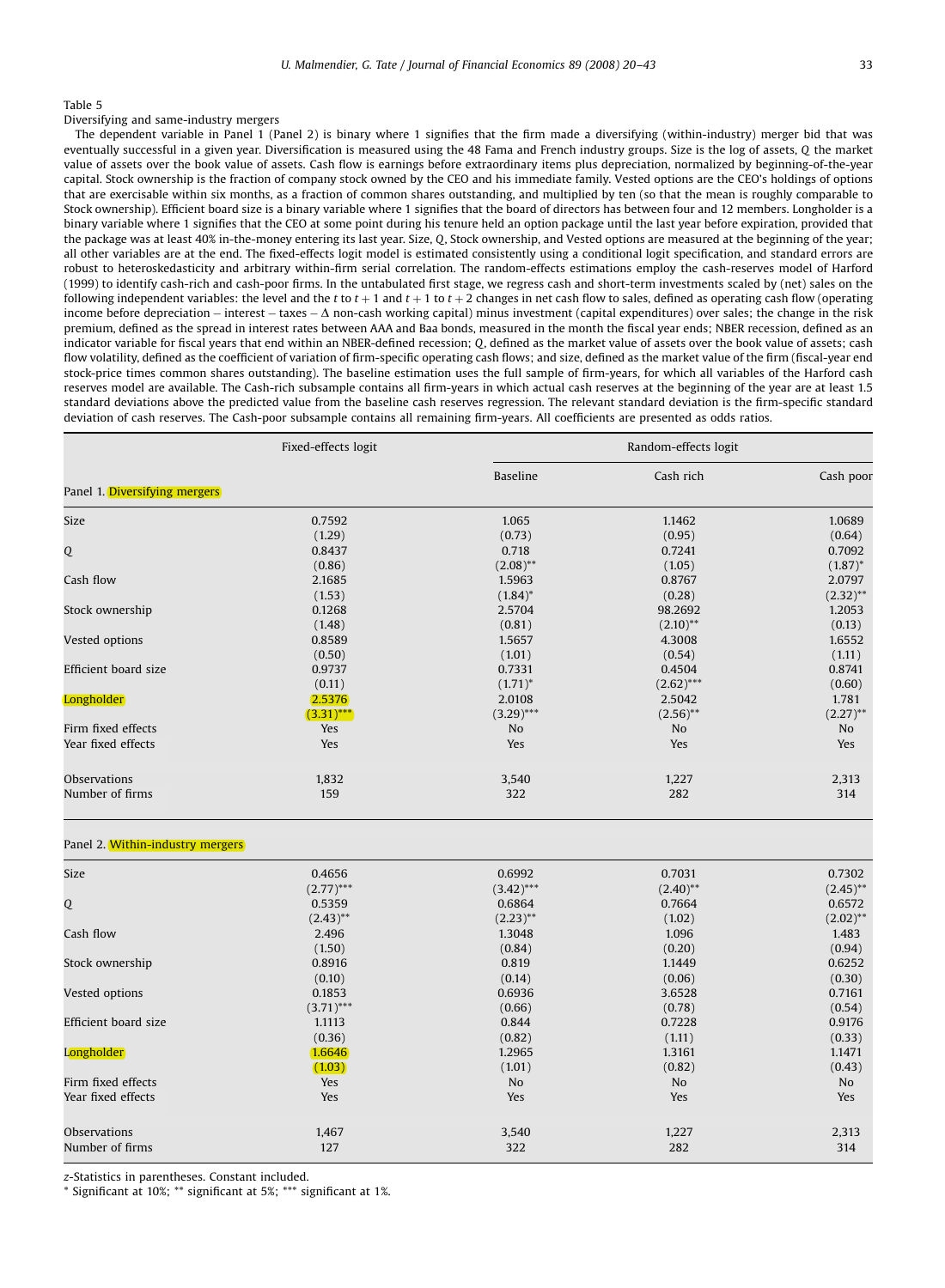The controls are typically insignificant and the effect of late exercise is largely unchanged.

In summary, we find that the point estimates for the effect of late exercise on excess acquisitiveness are always largest in the sample of cash-rich firms and for diversifying deals. The results suggest a mechanism by which overconfidence destroys shareholder value. However, we must be cautious in interpreting the results since the cross-sample differences are typically not significant. In the next subsection, we use different methodology to provide additional evidence.

# 5.2.2. Market reaction

Next we use announcement effects to test Prediction 2 more directly. When overconfident CEOs engage in more deals than other CEOs, their deals have lower average quality. Moreover, they may overbid, even in (otherwise) value-creating deals. As a result, the market reaction to merger bids should be significantly lower for overconfident than for non-overconfident CEOs.

We calculate the cumulative abnormal return to the acquiring firm's stock over a three-day window around the announcement of the merger bid, $33$  using the daily return on the S&P 500 index as our proxy for expected returns. This approach is appropriate since our sample consists of large U.S. companies that comprise a substantial portion of market returns.<sup>34</sup>

The average announcement effect in our sample is  $-29\,$ basis points (bp) in Panel A, [Table 6](#page-15-0). The market reaction to merger bids by Longholder CEOs is three times as negative as for the rest of the sample: among Longholder CEOs, the average effect is  $-90$  bp (significant at  $1\%$ ) and among other CEOs it is  $-12$  bp (insignificant). We can decompose these effects further based on the means of financing. Among non-Longholder CEOs, the reaction to cash bids is significantly positive (70 bp) and the reaction to stock bids is significantly negative  $(-75$  bp).<sup>35</sup> Bids of Longholder CEOs, instead, always trigger a negative average reaction, though it is four times as large and significant only for stock bids (-135 bp). Moreover, the negative reaction for Longholder CEOs is most pronounced in the subsample of firm-years classified as Post-Longholder. Here, the average effect is  $-160$  bp (and  $-277$  bp for stock bids). $36$ 

We test whether the negative contribution of overconfidence to cumulative abnormal returns holds controlling for firm and CEO characteristics using the following model:

$$
CAR_i = \gamma_1 + \gamma_2 O_i + X_i' G + \varepsilon_i.
$$
 (2)

O is the overconfidence proxy. The set of controls X includes standard predictors of the market's reaction to

<sup>34</sup> The standard market-model results (using a pre-estimation

merger bids: relatedness (an indicator for within-industry mergers) and cash financing. We continue to include controls for stock and option ownership and corporate governance (efficient board size). Lastly, we include year effects to control for time trends in the market reaction to merger bids and potential clustering of overconfident and non-overconfident bids in different merger waves. Since the dependent variable is continuous rather than binary, we switch from a logit specification to a linear regression. The null hypothesis is  $\gamma_2 = 0$ .

Panel B of [Table 6](#page-15-0) presents the results. The coefficient estimates of all controls have the expected signs. The two consistently significant controls are Cash Financing and Vested Options. Cash deals are, on average, viewed more favorably by the market. The effect of vested option holdings on cumulative abnormal returns is non-linear. The effect is positive at lower values, possibly due to improved incentives, and negative at high values, possibly due to entrenchment or excessive CEO power. We include a quadratic term to capture the non-linearity.

Most importantly, the market reaction to merger bids of Longholders is negative, confirming Prediction 2. Compared to the simple averages, the difference between Longholder CEOs and the remaining sample increases from  $-78$  bp (significant at 5%) to  $-112$  bp, or  $-115$  bp with year effects (both significant at 1%). The results are stronger for Post-Longholder firm-years (Columns 4 and 5). One interpretation is that the market discounts the bids of Longholder CEOs only after they have revealed their overconfidence through their portfolio decisions. Moreover, the results are robust to including additional controls for agency concerns, as in Section 5.2.1.

We can use the announcement effects to quantify the loss in shareholder wealth through merger bids by late-exercising CEOs. The Longholder measure identifies 10:8% of CEOs as overconfident. If we calculate the value creation or destruction to acquiring-company shareholders as announcement effect times market capitalization before announcement, we find that this 10:8% of CEOs causes 44% of value destruction around merger bids. Per bid, Longholders destroy on average \$7:7 million more value than other CEOs. Over the sample period, Longholder CEOs are responsible for the loss of \$2:15 billion to acquiring shareholders (out of \$4:39 billion total).

## 6. Discussion

There are many reasons why CEOs may hold options even when rational models suggest exercise. We first assess several such reasons in light of their consistency with the evidence and their ability to link late exercise to merger decisions. We then offer an additional measure of overconfidence, which further tightens the interpretation of the observed CEO behavior.

#### 6.1. Alternative explanations

1. Taxes and Dividends. CEOs may delay the exercise of in-the-money options to postpone the payment of taxes on their profits. Personal income tax deferral, however,

<sup>&</sup>lt;sup>33</sup> We find similar results using a window of five days  $(-2 \text{ to } +2)$ .

period to identify  $\alpha$  and  $\beta$ ) are almost identical. <sup>35</sup> We define stock bids as bids in which any portion is financed using equity.

Under the Holder 67 measure, the results are sensitive to the window of evaluation (i.e.,  $(-1, +1)$  versus  $(-2, +2)$ ) and also to the inclusion or exclusion of failed merger bids. Inclusion gives us more power and leads to results more in line with the Longholder estimates.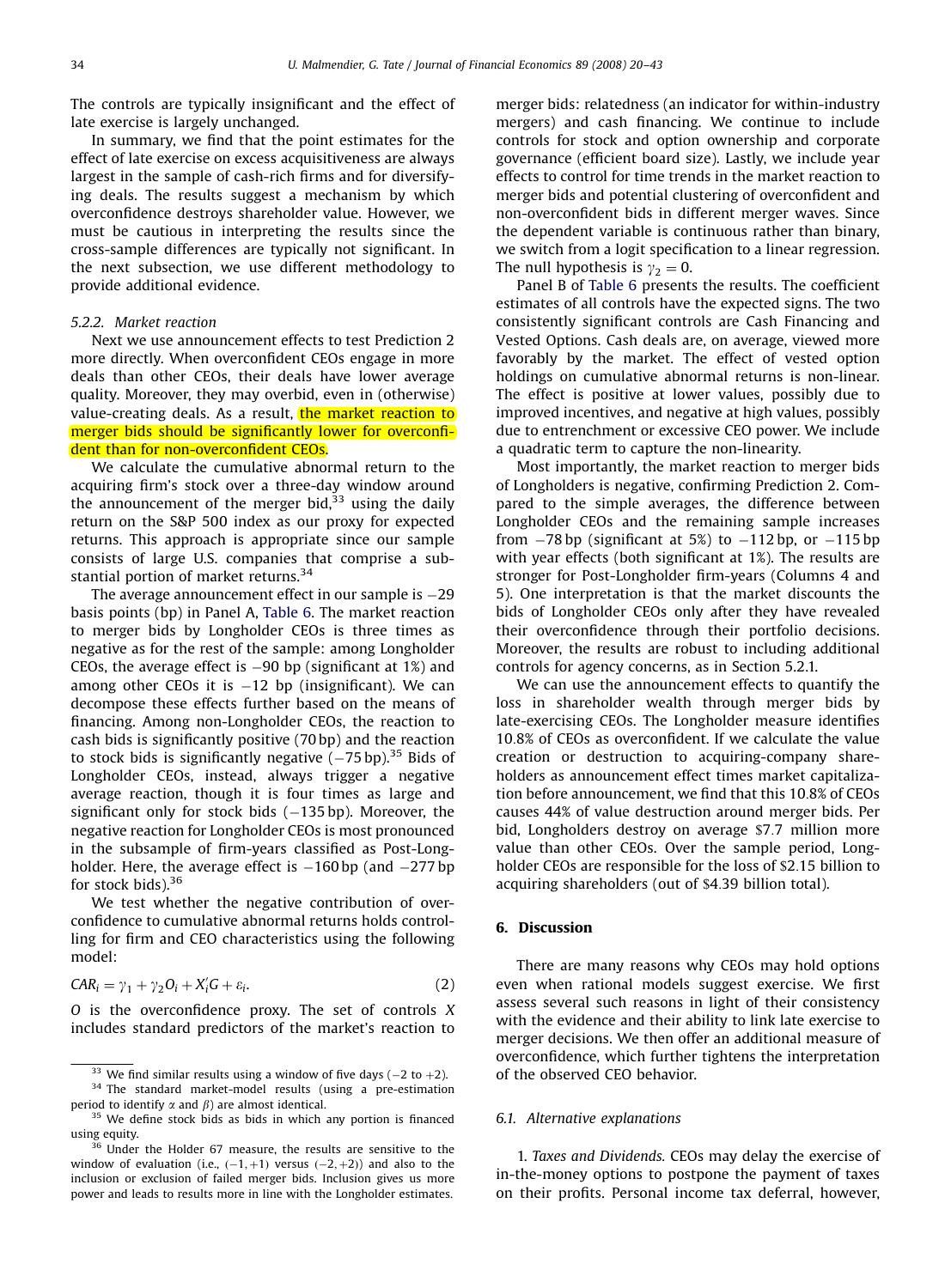Panel A

## <span id="page-15-0"></span>Market response

The event window is from the day before through the day after the announcement of the bid. The dependent variable in Panel B is the Cumulative abnormal return on the bidder's stock from the day before the announcement of the bid through the day after. Cumulative abnormal returns are calculated by taking the daily return on the bidder's common equity and subtracting expected returns. Expected returns are the daily return on the S&P 500 index. Cash bids are financed with any combination of cash and debt. Stock bids are financed with any portion of equity. Stock ownership is the fraction of company stock owned by the CEO and his immediate family at the beginning of the year in which the bid occurs. Vested options are the CEO's holdings of options that are exercisable within six months of the beginning of the year of the bid, as a fraction of common shares outstanding, and multiplied by ten (so that the mean is roughly comparable to Stock ownership). Relatedness is 1 for acquisitions in which the bidder and target firms are in the same industry, measured using the Fama-French 48 industry groups. Cash financing is a binary variable where 1 indicates that the acquisition was financed using some combination of cash and debt. Efficient board size is a binary variable where 1 signifies that the board of directors has between four and 12 members. Longholder is a binary variable where 1 signifies that the CEO at some point during his tenure held an option until the last year before expiration, provided that the package was at least 40% in-the-money entering its last year. Post-Longholder is a dummy equal to 1 for all CEO-years after the CEO for the first time holds options to expiration. Pre-Longholder are all years classified as 1 under Longholder, but 0 under Post-Longholder. All standard errors in Panel B are clustered by event date to account for cross-sectional correlation of stock returns.

|                       | Average CAR $[-1, +1]$ |                  |                   |  |  |
|-----------------------|------------------------|------------------|-------------------|--|--|
|                       | All bids               | Cash bids        | <b>Stock bids</b> |  |  |
| <b>Full sample</b>    | $-0.0029$              | 0.0045           | $-0.0087$         |  |  |
|                       | $(808; 1.73)^*$        | $(354; 1.82)^*$  | $(454; 3.94)$ *** |  |  |
| $Longholder = 0$      | $-0.0012$              | 0.0070           | $-0.0075$         |  |  |
|                       | (611; 0.62)            | $(265; 2.21)$ ** | $(346; 3.03)$ *** |  |  |
| Longholder $= 1$      | $-0.0090$              | $-0.0032$        | $-0.0135$         |  |  |
|                       | $(178; 2.73)$ ***      | (78; 0.88)       | $(100; 2.64)$ *** |  |  |
| Pre-Longholder $= 1$  | $-0.0052$              | $-0.0033$        | $-0.0066$         |  |  |
|                       | (115; 1.26)            | (48; 0.81)       | (67; 1.02)        |  |  |
| Post-Longholder $= 1$ | $-0.0160$              | $-0.0031$        | $-0.0277$         |  |  |
|                       | $(63; 2.91)$ ***       | (30; 0.45)       | $(33; 3.49)$ ***  |  |  |

Number of observations and t-statistics in parentheses.

#### Panel B. OLS regressions

|                               | (1)         | (2)          | (3)          | (4)          | (5)          |
|-------------------------------|-------------|--------------|--------------|--------------|--------------|
| Stock ownership               |             | 0.052        | 0.0561       | 0.051        | 0.0555       |
|                               |             | (1.41)       | (1.51)       | (1.39)       | (1.49)       |
| Vested options                |             | 0.1039       | 0.1071       | 0.105        | 0.1066       |
|                               |             | $(2.64)$ *** | $(2.59)$ *** | $(2.65)$ *** | $(2.58)$ **  |
| (Vested options) <sup>2</sup> |             | $-0.0322$    | $-0.0329$    | $-0.033$     | $-0.0332$    |
|                               |             | $(2.67)$ *** | $(2.59)$ *** | $(2.72)$ *** | $(2.62)$ *** |
| Relatedness                   |             | 0.0035       | 0.0034       | 0.0039       | 0.0037       |
|                               |             | (1.02)       | (0.98)       | (1.13)       | (1.07)       |
| Efficient board size          |             | 0.0053       | 0.0058       | 0.0056       | 0.006        |
|                               |             | (1.31)       | (1.42)       | (1.38)       | (1.47)       |
| Cash financing                |             | 0.0119       | 0.0155       | 0.0119       | 0.0155       |
|                               |             | $(3.39)$ *** | $(4.03)$ *** | $(3.41)$ *** | $(4.02)$ *** |
| Longholder                    | $-0.0078$   | $-0.0112$    | $-0.0115$    |              |              |
|                               | $(2.02)$ ** | $(2.72)$ *** | $(2.80)$ *** |              |              |
| Post-Longholder               |             |              |              | $-0.0198$    | $-0.0193$    |
|                               |             |              |              | $(3.46)$ *** | $(3.29)$ *** |
| Pre-Longholder                |             |              |              | $-0.0065$    | $-0.007$     |
|                               |             |              |              | (1.34)       | (1.50)       |
| Year fixed effects            | No          | No           | Yes          | No           | Yes          |
| Observations                  | 789         | 789          | 789          | 789          | 789          |
| $R^2$                         | 0.00        | 0.05         | 0.08         | 0.06         | 0.08         |
|                               |             |              |              |              |              |

t-Statistics in parentheses. Constant included.

\* Significant at 10%; \*\* significant at 5%; \*\*\* significant at 1%.

makes no direct prediction for merger decisions. Similarly, CEOs may accelerate option exercise to capture the dividend payments on the underlying shares. If firms are less likely to pay dividends around mergers, time series variation in dividend payments might link late exercise to merger decisions. We verify that our results are robust to including dividend payments as an additional control.

2. Board Pressure (and Corporate Governance). Board pressure can explain both delay in option exercise and merger decisions. Directors may pressure CEOs to hold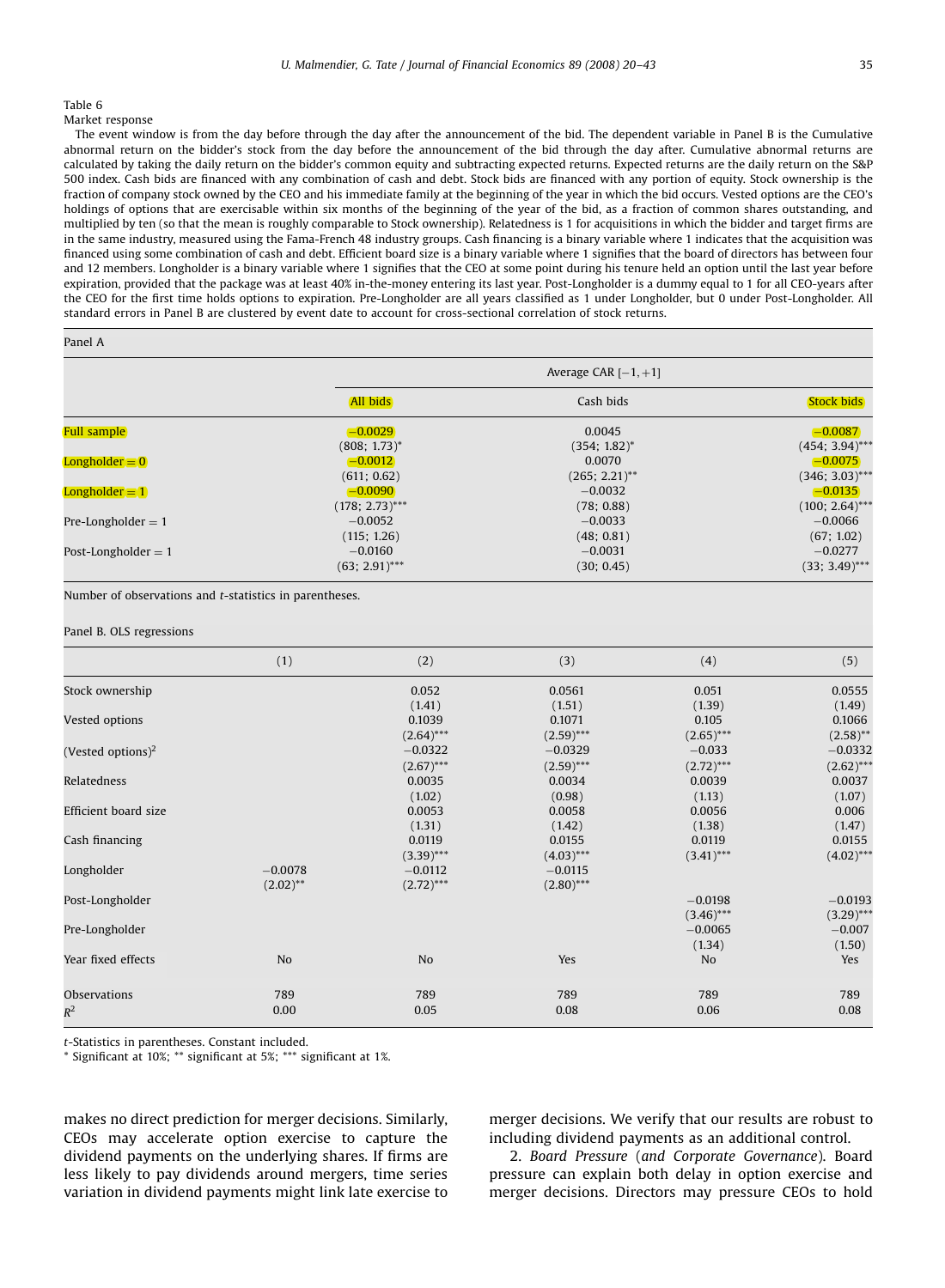in-the-money options to signal the high quality of the firm's merger deals to the market. If this signaling is effective, the market should prefer the merger deals of option-holders to exercisers. We find in Section 5.2.2, however, that the opposite is the case.

Two possibilities remain: boards have incorrect beliefs about the signaling value of holding options; or, option holding does have positive signaling value and the market would have reacted even worse had the CEOs exercised their options. We have no evidence that directly addresses these stories. However, the inclusion of firm fixed effects largely controls for differences in board influence since board composition is remarkably stable over time in our data. More generally, it removes the influence of any unspecified firm-level variation in corporate governance.

3. Past Performance (and Market Inefficiencies). If good past performance reflects good opportunities, then CEOs in firms with a recent run-up in stock prices may both hold options and engage in acquisitions. Alternatively, if good past performance leads to overvaluation in an inefficient market, then CEOs may trade overvalued equity for the (real) assets of target firms [\(Shleifer and Vishny, 2003](#page-23-0); [Dong, Hirshleifer, Richardson, and Teoh, 2006](#page-22-0)). Moreover, they may delay option exercise to reap the benefits of the bubble. Or they may want to avoid ''popping'' the bubble, if option exercise conveys a negative signal to the market. To address this possibility, we check whether merger frequency covaries with past performance and whether controlling for this effect reduces the coefficient of late exercise. We add five lags of stock returns ( $t-1$  to  $t-5$ ) to the controls in Eq. (1). We find a positive relation between the  $(t-1)$  lag of returns and acquisitiveness in most specifications. The coefficient of late exercise, however, is not materially affected.

We also verify the robustness of our results to including fixed effects for the Fama-French 48 industry groups and the interaction of industry and year effects, adjusting standard errors for industry clustering. This specification controls for clustering of mergers within industries over time [\(Andrade, Mitchell, and Stafford,](#page-22-0) [2001\)](#page-22-0) and the possibility that mergers of late exercisers and their peers cluster in different waves. The effect on the results is negligible.

4. CEO Preferences (Risk Tolerance; Inertia). Some CEOs may be more risk-tolerant than we assume in calibrating the CRRA utility function, or manage to hedge the risk of their options despite the prohibition of trading and short sales. These CEOs may delay option exercise and may also be inclined to undertake risky projects like mergers. However, absent other frictions, risk-neutral CEOs use first-best investment rules and the market should react positively to their merger bids. We find the opposite. Thus, risk-tolerance can explain the results only if (1) optionholding CEOs are risk-seeking; or (2) some other friction induces value-destroying mergers, and less risk-averse managers are more susceptible to it. Neither interpretation, though, predicts that such managers are more averse to stock financing (Section 5.1) or more prone to undertake diversifying mergers (Section 5.2.1).

Though not a preference-based explanation per se, variation in volatility could affect option exercise in the same way as variation in risk tolerance: higher volatility increases option value and induces later exercise. Moreover, acquisitiveness may increase stock volatility. Alternatively, CEOs in highly volatile firms may engage in mergers to diversify the corporate account [\(Amihud and](#page-22-0) [Lev, 1981](#page-22-0)). Our results are robust to adding annual volatility as a control.

Late exercise may also be due to inertia in the sense of [O'Donoghue and Rabin \(2001\).](#page-23-0) However, over 68% of Longholders conduct other transactions on their personal portfolios in the two years prior to the year their ''longheld'' options expire. Moreover, inertia cannot explain the link to increased merger frequency.

Finally, we test whether other CEO characteristics, which may capture individual preferences, drive both suboptimal option exercise and excess acquisitiveness. We consider educational background, age, CEO tenure, and title accumulation (President and Chairman of the Board in addition to CEO). Tenure is a particularly important control given the correlation with Longholder [\(Table 2](#page-7-0)). We find that finance education has a positive impact on acquisitiveness, but is orthogonal to late exercise. The other CEO characteristics negatively impact the market reaction to merger bids, but do not affect the estimated impact of late exercise.

5. CEO Beliefs (Inside Information; Signaling). CEOs may delay option exercise because they believe that their stock will perform strongly and they want to profit personally from the expected appreciation.<sup>37</sup> These beliefs may be correct: CEOs may have persistently positive inside information that their companies' stock is undervalued. Or, they may be incorrect: non-exercising CEOs are overconfident. In both cases, if the positive beliefs include potential mergers, they can link late exercise to merger decisions.

Several pieces of evidence help to distinguish information from overconfidence<mark>. If inside information drives late</mark> option exercise, the returns from holding the options should be positive. In Panel A of [Table 7,](#page-17-0) we calculate the hypothetical returns that Longholder CEOs could have realized had they exercised their options one year before expiration and invested the proceeds in the S&P 500. Allowing for maximum insider knowledge, we assume that both the hypothetical exercise and the actual exercise occur at the maximum stock price during the fiscal year. We find that, on average, Longholder CEOs did not profit from holding until expiration compared to this alternative strategy. The average return to exercising a year earlier is positive, though statistically insignificant. We also replicate the test for hypothetical exercise two, three, four, and five years before expiration.<sup>38</sup> The average CEO would have done better under all four alternative strategies than by holding to expiration. Similarly, we calculate the

<sup>&</sup>lt;sup>37</sup> As a rough measure of the stakes involved for the CEO, we multiply the current stock price times the number of options remaining in the package entering the expiration year. The average value is \$5, 465, 086.

<sup>&</sup>lt;sup>38</sup> We increase the threshold for exercise by 0.05 per year earlier to account for the increase in the [Hall-Murphy \(2002\)](#page-22-0) threshold as remaining duration on the option increases.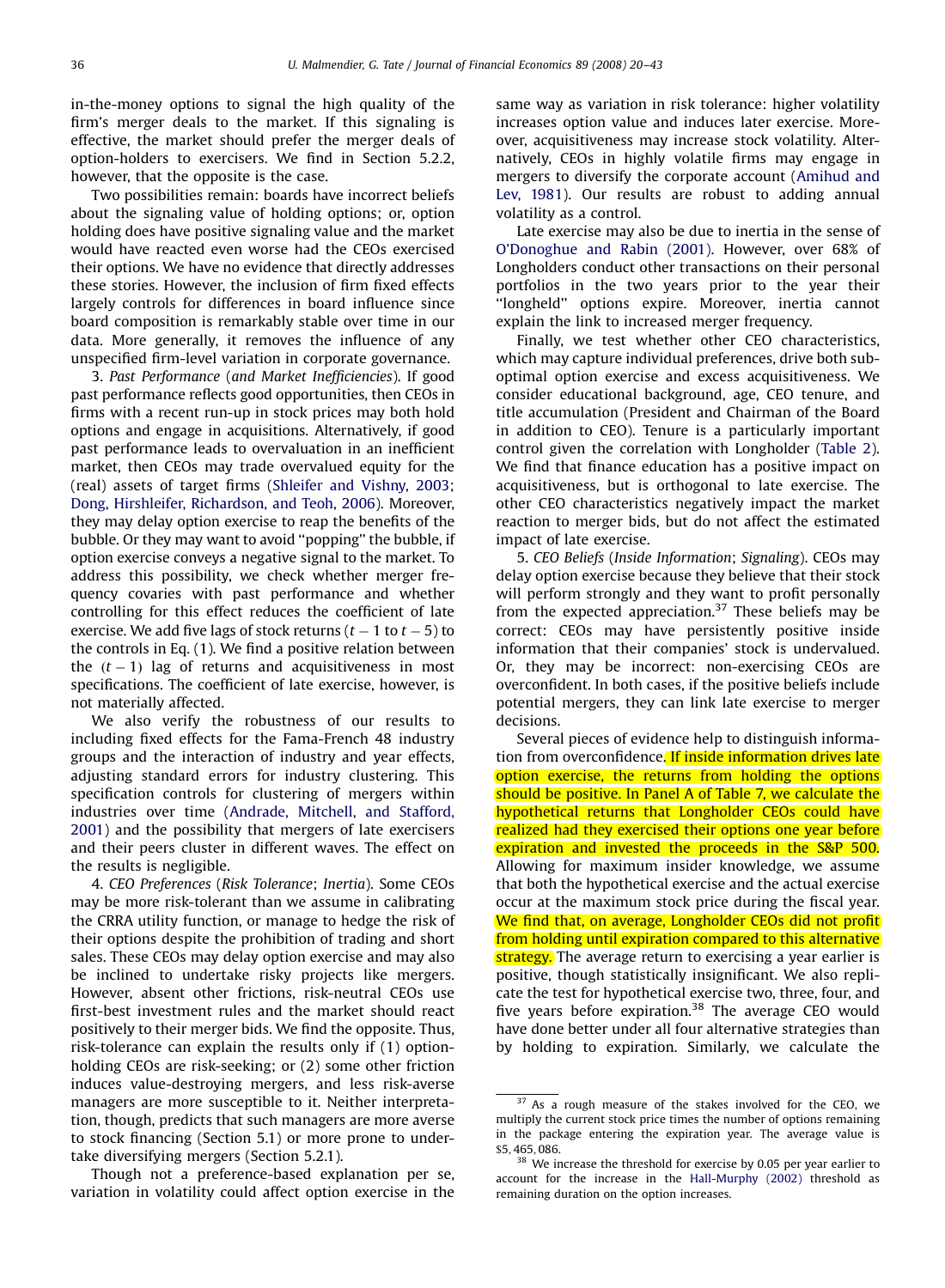<span id="page-17-0"></span>Are Longholders right to hold their options?

In Panel A, we calculate the return the CEO would have earned from exercising the option one year earlier and investing in the S&P 500 for each option that is held until expiration and that is at least 40% in-themoney at the beginning of its final year. We assume exercise both in the final year and in the hypothetical year occur at the maximum stock price during that year. In Panel B, the dependent variable is binary where 1 signifies that the firm made at least one merger bid that was eventually successful in a given year. Size is the log of assets, Q the market value of assets over the book value of assets. Cash flow is earnings before extraordinary items plus depreciation, normalized by beginning-of-theyear capital. Stock ownership is the fraction of company stock owned by the CEO and his immediate family. Vested options are the CEO's holdings of options that are exercisable within six months, as a fraction of common shares outstanding, and multiplied by ten (so that the mean is roughly comparable to Stock ownership). Efficient board size is a binary variable where 1 signifies that the board of directors has between four and 12 members. Longholder is a binary variable where 1 signifies that the CEO at some point during his tenure held an option package until the last year before expiration, provided that the package was at least 40% in the money entering its last year. Longholder: did OK is 1 for CEOs for whom Longholder is 1 and who did better by holding at least as many times as they would have done better by exercising longheld options a year earlier and investing in the S&P 500. Longholder: should have exercised is 1 for CEOs for whom Longholder is 1 and who would have done better by exercising a year earlier more times than they did better by holding. Size, Q, Stock ownership, and Vested options are measured at the beginning of the year; all other variables are at the end. The fixedeffects logit model is estimated consistently using a conditional logit specification. Standard errors are robust to heteroskedasticity and arbitrary within-firm serial correlation. Coefficients are presented as odds ratios.

Panel A. Returns to diversifying

| Percentile  | Return  |
|-------------|---------|
| 10th        | $-0.24$ |
| 20th        | $-0.15$ |
| 30th        | $-0.10$ |
| 40th        | $-0.05$ |
| 50th        | $-0.03$ |
| 60th        | 0.03    |
| 70th        | 0.10    |
| 80th        | 0.19    |
| 90th        | 0.39    |
|             |         |
| <b>Mean</b> | 0.03    |
| St. dev.    | 0.27    |

|  |  | Panel B. Do "mistaken" holders drive the acquisitiveness result? |
|--|--|------------------------------------------------------------------|
|--|--|------------------------------------------------------------------|

|                                   | Fixed-effects logit |
|-----------------------------------|---------------------|
| <b>Size</b>                       | 0.6757              |
|                                   | $(2.20)$ **         |
| Q                                 | 0.7147              |
|                                   | $(2.14)$ **         |
| Cash flow                         | 2.052               |
|                                   | $(1.71)^*$          |
| Stock ownership                   | 0.3502              |
|                                   | (0.97)              |
| Vested options                    | 0.3026              |
|                                   | (1.03)              |
| Efficient board size              | 1.111               |
|                                   | (0.54)              |
| Longholder: did OK                | 1.4259              |
|                                   | (0.76)              |
| Longholder: should have exercised | 3.4042              |
|                                   | $(3.47)$ ***        |
| Year fixed effects                | Yes                 |
|                                   |                     |

| Table 7 (continued)                                              |              |
|------------------------------------------------------------------|--------------|
| Panel B. Do "mistaken" holders drive the acquisitiveness result? |              |
| Observations<br>Number of firms                                  | 2.515<br>221 |

z-Statistics in parentheses. Constant included.

\* Significant at 10%; \*\* significant at 5%; \*\*\* significant at 1%.

hypothetical returns for Holder 67 CEOs from exercising in year five, when the options pass the 67% threshold, and investing the proceeds in the S&P 500, rather than holding until the next year in which they exercise any options in the package. The mean difference in returns is  $-0.0049$ with a standard deviation of 0:2997. Thus, CEOs who delay option exercise do not earn abnormal returns over the S&P 500 index on average, and the link between Longholder (or Holder 67) and mergers is unlikely due to inside information.

Nevertheless, we consider the possibility that some late exercise decisions reflect inside information and that these are precisely the cases that link to excessive merger activity. To address this possibility, we decompose Longholder into CEOs who profit from not exercising and CEOs who do not. The ''winning'' CEOs may indeed have positive inside information; the behavior of ''losing'' CEOs is more plausibly due to incorrect beliefs (overconfidence). We categorize Longholders into the group ''Did OK'' if, more often than not, they earned positive profits over the S&P 500 by holding an option to expiration. The remaining Longholder CEOs are classified as ''Should have exercised.'' We re-estimate Eq. (1) replacing Longholder with these two component variables. We find that the increased acquisitiveness of Longholders is not concentrated among the CEOs who profit from holding their options (Table 7, Panel B). To the contrary, only the coefficient of Longholders who ''should have exercised'' is significant. While the difference between the two groups is not significant  $(p$ -value = 0.14), the significant effect of the loser group suffices to show that inside information cannot fully explain our results.

Finally, the Post-Longholder measure isolates differences in acquisitiveness among late-exercising CEOs which occur after their options expire. The disjoint timing of option-holding and mergers is difficult to reconcile with an information story since the information causing late exercise cannot be information about the merger itself. This measure also addresses the possibility that CEOs hold options to signal positive information about mergers. Signaling is unlikely to be effective for mergers occurring after the (held) options expire.

In summary, many potential explanations for the delay in option exercise do not affect our analysis since they do not predict increases in merger activity. Other theories make additional predictions that are not supported by the data. A third set of explanations can be accounted for directly in our merger regressions by including variables such as cash flow, stock returns, dividends, or volatility. Overconfidence, instead, is consistent with all of our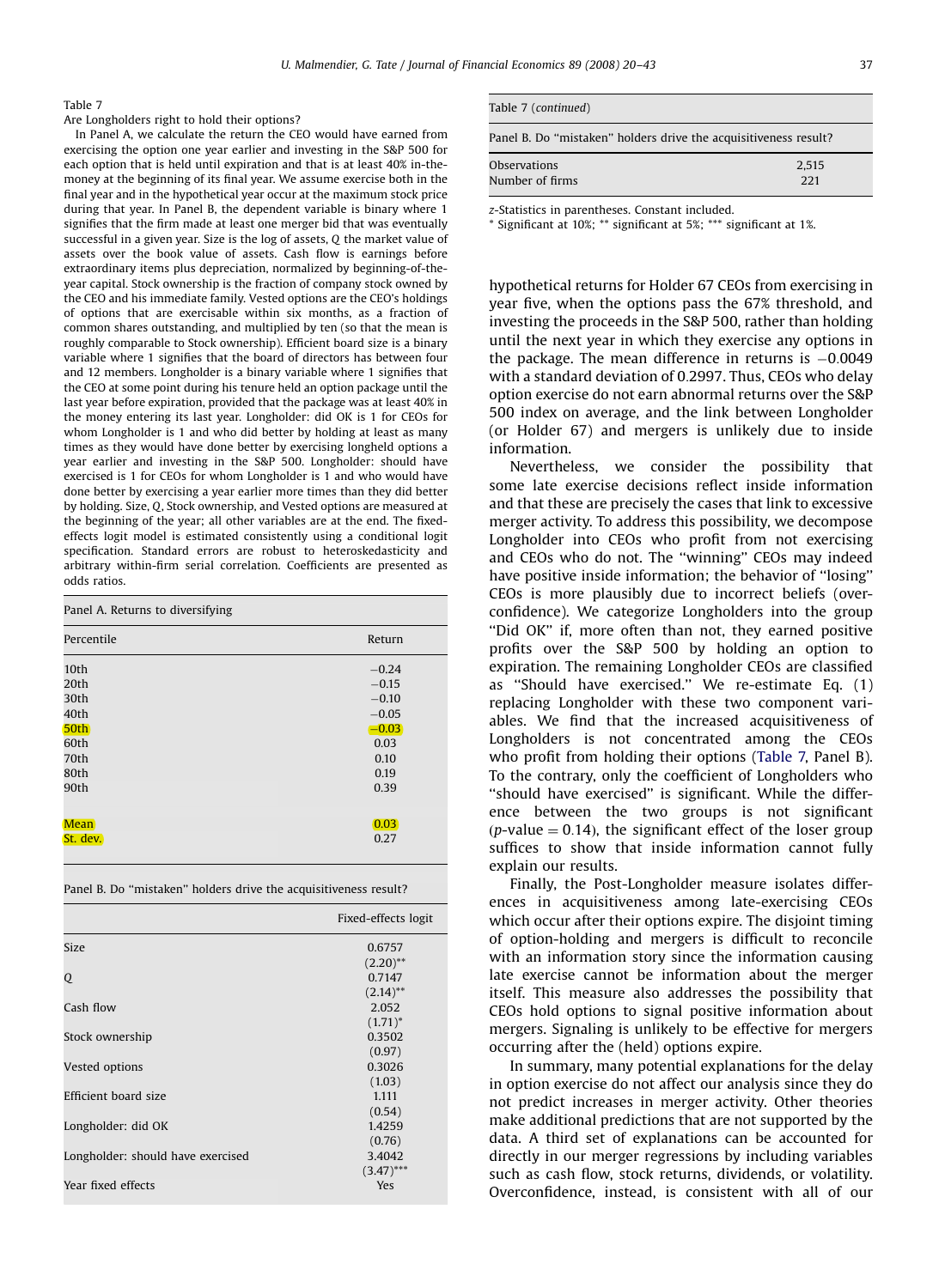evidence.<sup>39</sup> It is important to stress, though, that our analysis does not rule out other determinants of option exercise. Rather, we argue that, after conducting the preceding tests and including a wide array of controls, the residual relation between late option exercise and mergers is most consistent with overconfidence.

As a final test of the overconfidence interpretation, we introduce a second, media-based proxy that is unlikely to be confounded by explanations like tax exposure and board pressure.

# 6.2. Overconfidence and the press

So far, we have used CEOs' personal portfolio decisions to identify differences in beliefs between managers and outsiders about the firms' future prospects. We now ask which CEOs outsiders perceive to be "confident" and ''optimistic.'' Our proxy for market perception uses press coverage in leading business publications: The Wall Street Journal, The New York Times, BusinessWeek, Financial Times, and The Economist. This proxy provides direct insight into the type of person we classify as overconfident. While necessarily noisy and less precise than the portfolio measures, its strength is that it measures CEO beliefs as assessed by outsiders.

As described in Section 3, we retrieve all articles during the sample period that characterize sample CEOs as ''Confident'' (confident, confidence, optimistic, optimism) or "Cautious" (cautious, reliable, practical, conservative, frugal, steady, or negating one of the "Confident" terms). For all such articles, we determine (1) the article type, i.e., whether the article focuses on the CEO, the firm, or the market or industry as a whole, and (2) the source of the assessment, i.e., the identity of the person who characterized the CEO. We refine the article type for articles about the firm, which make up 80% of the sample, into articles mainly about a company product, earnings, mergers and acquisitions, company culture, or other firm events (e.g., lawsuits or financial policy). We perform both classifications separately on the subsamples of articles using ''Confident'' and ''Cautious'' terms. As a third step, we refine the Confident references and identify articles that attribute a high or excessive degree to the CEO.

The descriptive statistics (Panel A, [Table 8\)](#page-19-0) provide several important insights. First, the distribution of article types in the Confident and Cautious subsamples are similar, alleviating concerns that the articles in each subgroup focus on systematically different events. In particular, articles about mergers and acquisitions are not more likely for CEOs in the Confident category. Second, in 55% of the Confident articles the CEO himself expresses confidence, while only 30% of the Cautious articles are classified based on a CEO quote. Thus, the CEOs in the Confident group fit the image of outgoing and assertive managers. The majority of CEO characterizations, however, come from the journalist or other outsiders.

Finally, 21% of the Confident articles describe the trait as ''high'' or ''excessive.'' Many of these characterizations follow a big corporate decision (like a merger) with a bad outcome. Our empirical duration model eliminates this source of endogeneity since it excludes these articles from the analysis. Nevertheless, the statistic confirms that outsiders attribute excessive confidence or optimism to sample CEOs and often precisely as our theory would predict: following value-destroying acquisitions.<sup>40</sup>

To illustrate the typical context of Confident and Cautious mentions, we return to our example from Section 5.1, Wayne Huizenga of Blockbuster. Huizenga, a late option exerciser, is twice described as ''optimistic'' and once as "conservative." The first article is from The Wall Street Journal and falls into the ''excessive confidence'' category [\(Waldman, 1989](#page-23-0)). It discusses company stock performance amidst concerns about the company's accounting practices. The article notes that Huizenga ''says he feels misunderstood'' and uses optimism as follows:

Mr. Huizenga remains ebullient in his optimism, determined to make life miserable for the ''disbelievers'' who have invested short in Blockbuster stock.

The second article, from BusinessWeek, uses the term ''optimistic'' with respect to Huizenga's projections of the spread of the VCR into American households [\(Engardio](#page-22-0) [and Fins, 1989](#page-22-0)):

With VCR sales tailing off, entertainment analyst Peter Ting of Richard Blum Associates believes even 80% penetration is optimistic.

The quotes are representative of the typical ''confident'' or ''optimistic'' reference: either the CEO expresses optimism about future company performance (often in the context of an earnings announcement) or an outsider assesses a CEO's forecast as optimistic.

The article using "conservative" appears four years later in BusinessWeek [\(DeGeorge, 1993\)](#page-22-0). It describes Huizenga's ''ambitious plans to transform the ... videorental giant into a full-scale entertainment company'' through diversifying acquisitions. The article characterizes his approach to acquiring movie studios—first building up stakes—as conservative. Generally, Cautious references apply to company strategy, though not always tied to a specific policy.<sup>41</sup>

<sup>&</sup>lt;sup>39</sup> Alternatively, one may call a CEO who overinvests in his company and who does too many and bad mergers simply ''stupid'' or low-skilled. Since the managerial decisions point to systematic overestimation of future returns, overconfidence characterizes the type of the mistake more tightly.

<sup>40</sup> Thirty-seven percent of the ''over-'' confident mentions occur for CEOs who have already been described in prior sample years as ''confident'' or ''optimistic.''

<sup>&</sup>lt;sup>41</sup> For the other examples of late exercisers in Section 5.1, we find four Confident articles and only one Cautious article for David Farrell and two Confident articles and one Cautious article for Reuben Mark. For the examples of CEOs not classified as late exercisers, we find two Confident and three Cautious articles in the case of J. Willard Marriott and no articles about Keith Crane. The context of the mentions follows the pattern described above.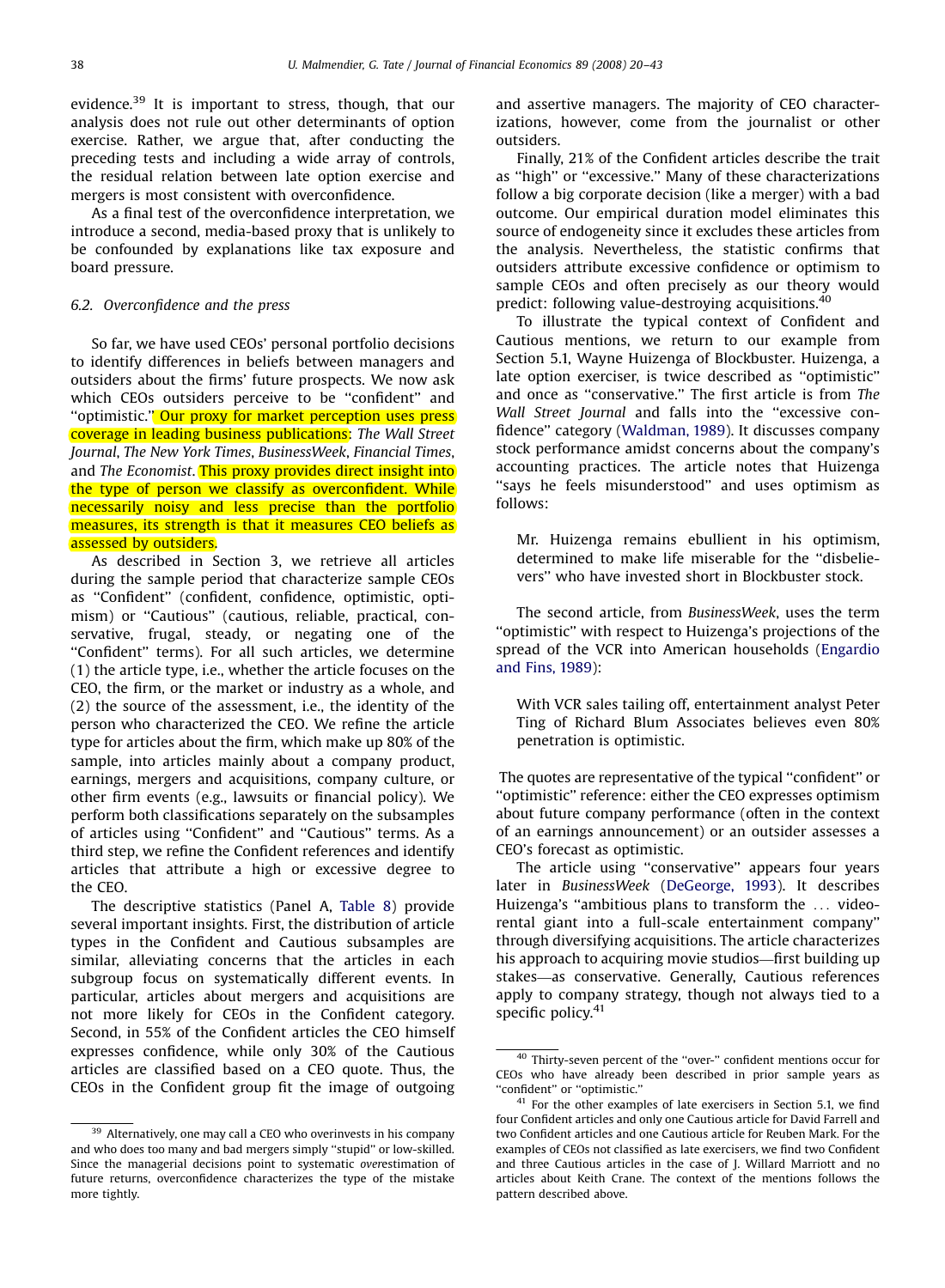<span id="page-19-0"></span>Press data

Descriptive statistics of all articles in BusinessWeek, The New York Times, Financial Times, The Economist, and The Wall Street Journal during the 1980 to 1994 sample period that describe the sample CEOs using the terms ''confident'' or ''confidence,'' ''optimistic'' or ''optimism,'' or ''reliable,'' ''cautious,'' ''practical,'' ''conservative,'' ''frugal,'' or ''steady.'' More than one Article type and Classification source category may apply so that percentages need not add to 100. Sub-categories of Article type ''About the firm'' (e.g. ''About a company product,'' etc.) give percentages out of all articles About the firm. The ''CEO confident'' column contains the subsample of articles describing the CEO using ''confident,'' ''confidence,'' ''optimistic,'' or ''optimism.'' The ''CEO cautious'' column contains the subsample of articles describing the CEO as ''reliable,'' ''cautious,'' ''practical,'' ''conservative,'' ''frugal,'' or ''steady'' and any article containing negated confidence terms.

TOTALconfident is a dummy variable equal to 1 when the number of ''confident'' and ''optimistic'' mentions for a CEO in the LexisNexis and The Wall Street Journal searches exceeds the number of ''not confident,'' ''not optimistic,'' and ''reliable, cautious, practical, conservative, steady, frugal'' mentions. TOTALmentions is the total number of articles mentioning the CEO in both sets of searches. Both dummies consider all articles over the sample period up to the previous year. Longholder is a binary variable where 1 signifies that the CEO at some point during his tenure held an option package until the last year before expiration, provided that the package was at least 40% in-the-money entering its last year. Holder 67 is a dummy equal to 1 for all CEO years after the CEO for the first time fails to exercise a 67% in-the-money option with five years remaining duration. In the Holder 67 panel, the sample is limited to CEO years after the CEO for the first time had a 67% in-the-money option with five years remaining duration. Size is the natural logarithm of assets; Q the market value of assets over the book value of assets. Cash flow is earnings before extraordinary items plus depreciation, normalized by beginning-ofthe-year capital. Stock ownership is the fraction of company stock owned by the CEO and his immediate family. Vested options are the CEO's holdings of options that are exercisable within six months, as a fraction of common shares outstanding, and multiplied by ten (so that the mean is roughly comparable to Stock ownership). Efficient board size is a binary variable where 1 signifies that the board of directors has between four and 12 members. Size, Q, Stock ownership, and Vested options are measured at the beginning of the year; all other variables are at the end. Finance education is binary and equal to 1 for CEOs with an undergraduate or graduate degree in accounting, finance, business (incl. MBA), or economics. Technical education is binary and equals 1 for CEOs with an undergraduate or graduate degree in engineering, physics, operations research, chemistry, mathematics, biology, pharmacy, or other applied sciences.

## Panel A. Descriptive statistics of CEO articles

|                                                     | Full sample | CEO confident | CEO cautious |
|-----------------------------------------------------|-------------|---------------|--------------|
| Number of articles                                  | 1,200       | 895           | 305          |
| Article type                                        |             |               |              |
| About the CEO (%)                                   | 11          | 9             | 18           |
| About the firm $(\%)$                               | 80          | 83            | 72           |
| About a company product (%)                         | 10          | 10            | 11           |
| About company earnings (%)                          | 53          | 56            | 46           |
| About a merger or acquisition (%)                   | 17          | 15            | 22           |
| About the company's culture (%)                     | 6           | 5             | 12           |
| Other (lawsuit, financial policy, etc.) (%)         | 16          | 17            | 12           |
| About the market or industry (%)                    | 13          | 12            | 16           |
| <b>Classification source</b>                        |             |               |              |
| CEO quote                                           | n.a.        | 55%           | 30%          |
| Journalist's assessment                             | n.a.        | 41%           | 62%          |
| Other assessment (colleague, business expert, etc.) | n.a.        | 8%            | 11%          |
| Reference specifies excessive confidence            | n.a.        | 21%           | n.a.         |

Panel B. Correlations with Longholder  $(N = 3, 328)$  and Holder 67  $(N = 1, 698)$ 

|                | Longholder | TOTconf. | TOTmen. |                        | Holder <sub>67</sub> | TOTconf. | TOTmen |
|----------------|------------|----------|---------|------------------------|----------------------|----------|--------|
| Longholder     |            |          |         | Holder <sub>67</sub>   |                      |          |        |
| TOTALconfident | 0.10       |          |         | <b>TOTAL</b> confident | 0.05                 |          |        |
| TOTALmentions  | 0.02       | 0.36     |         | <b>TOTAL</b> mentions  | $-0.01$              | 0.32     |        |

#### Panel C. Correlations with firm characteristics  $(N = 3, 328)$

|                      | TOTAL-confident | TOTAL-mentions | Size    | $\overline{O}$ | Cash flow | Stock ownership | Vested options | Efficient board size |
|----------------------|-----------------|----------------|---------|----------------|-----------|-----------------|----------------|----------------------|
| TOTALconfident       |                 |                |         |                |           |                 |                |                      |
| TOTALmentions        | 0.36            |                |         |                |           |                 |                |                      |
| Size                 | 0.23            | 0.32           |         |                |           |                 |                |                      |
| Q                    | 0.06            | 0.02           | $-0.32$ |                |           |                 |                |                      |
| Cash flow            | 0.01            | 0.05           | $-0.13$ | 0.39           |           |                 |                |                      |
| Stock ownership      | 0.09            | 0.09           | $-0.18$ | 0.10           | 0.11      |                 |                |                      |
| Vested options       | 0.02            | 0.01           | $-0.17$ | 0.09           | 0.17      | 0.10            |                |                      |
| Efficient board size | $-0.07$         | $-0.08$        | $-0.38$ | 0.13           | 0.06      | 0.19            | 0.08           |                      |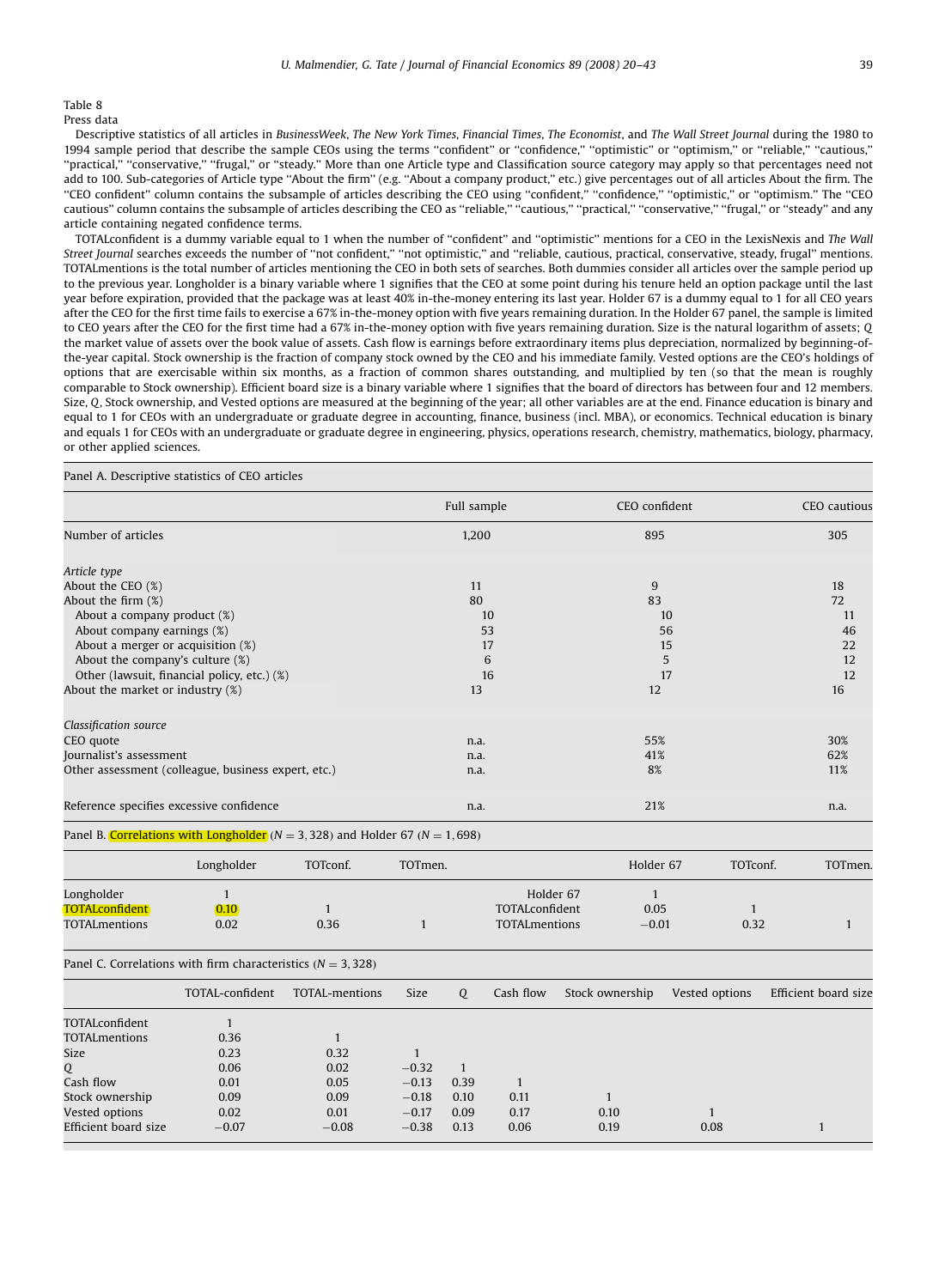|  | Table 8 (continued) |
|--|---------------------|
|--|---------------------|

| Panel D. Correlations with CEO characteristics ( $N = 3,293$ ) |          |         |                   |              |                     |
|----------------------------------------------------------------|----------|---------|-------------------|--------------|---------------------|
|                                                                | TOTconf. | TOTmen. | Age               | Pres. & chm. | Tenure              |
| TOTALconfident                                                 |          |         |                   |              |                     |
| TOTALmentions                                                  | 0.36     |         |                   |              |                     |
| Age                                                            | 0.00     | 0.12    |                   |              |                     |
| President and chairman                                         | 0.03     | 0.01    | $-0.03$           |              |                     |
| Tenure                                                         | 0.14     | 0.12    | 0.40              | 0.004        |                     |
| Panel E. Correlations with CEO education ( $N = 2,017$ )       |          |         |                   |              |                     |
|                                                                | TOTconf. | TOTmen. | Finance education |              | Technical education |
| TOTALconfident                                                 |          |         |                   |              |                     |
| TOTALmentions                                                  | 0.36     |         |                   |              |                     |
| Finance education                                              | 0.02     | $-0.02$ |                   |              |                     |
| Technical education                                            | 0.00     | 0.05    | $-0.10$           |              |                     |

To use this data in our merger analysis, we compare, for each year, the number of articles that refer to the CEO with  $(a)$  the "Confident" terms and  $(b)$  the "Cautious" terms or negated "Confident" terms. We then construct the following indicator for each CEO  $i$  in year  $t$ :

$$
\text{TOTALconfident}_{it} = \begin{cases} 1 & \text{if } \sum_{s=1}^{t-1} a_{is} > \sum_{s=1}^{t-1} b_{is}; \\ 0 & \text{otherwise.} \end{cases}
$$

Like the Holder 67 measure, TOTALconfident captures not only between-firm and within-firm variation in CEO types, but also variation within CEO. When using this measure, we control for the total number of press mentions over the same period (TOTALmentions), i.e., all sample years up to the previous year, $42$  since a press bias towards positive stories might imply a higher number of mentions as ''confident'' or ''optimistic'' when the total number of mentions is high.

Press coverage suffers from an important endogeneity problem: mergers may change the tenor of press coverage. The press may perceive acquiring CEOs as more confident, or managers may try to convey confidence during merger bids. Even though the descriptive statistics ([Table 8](#page-19-0), Panel A) alleviate this concern, we eliminate any remaining endogeneity by employing a duration model that restricts the sample to observations up to each CEO's first merger (if any). That is, we identify out of articles only up to the year prior to the first merger. In addition, we drop executives who became CEO before the beginning of the sample period, for whom we cannot identify the first merger (and all press mentions during their tenure). The duration model tests whether press coverage as ''optimistic'' or ''confident'' shifts up the hazard for exiting the ''no past mergers'' state and includes dummy variables for each year prior to exit. We also address the concern that other personal characteristics may induce differential press coverage. We use hand-collected data, described in

Section 3, to control for educational background, age, and title accumulation (Chairman, President). Adding these controls reduces the sample size; thus, we report specifications with and without CEO-level controls.

Panel B of [Table 8](#page-19-0) displays the correlations of the press measures and the portfolio-based overconfidence measures. The correlations of TOTALconfident with Longholder and Holder 67 are positive (0.1 and 0.05, respectively) and statistically significant at the 1% level. Though the magnitudes appear low, it is important to note that the correlations are between noisy proxies for a managerial trait (overconfidence) that is not directly observable and are constructed from different data sources. For comparison, even the correlations between observable firm characteristics constructed from Compustat data are relatively low. The highest correlation (0:39) occurs between Q and cash flow, two variables which both, at least partially, measure firm performance. As a placebo comparison, the correlations of the TOTALmentions control with the late-exercise measures are, instead, insignificant and near zero.

Panels C, D, and E display the correlations of TOTALconfident with various firm and CEO characteristics. As with the portfolio measures, there are few strong patterns. Unlike the portfolio measures, TOTALconfident is not correlated with vested option holdings. It is, however, strongly correlated with firm size, confirming the importance of the size control.

We repeat the analysis of merger frequency, substituting TOTALconfident for the portfolio measures and adapting the econometric specification to the duration model. Given the reduced sample size, we do not partition the sample based on internal resources and focus instead on the full sample tests. We find that CEOs portrayed as (net) ''confident'' and ''optimistic'' have 1:8 times higher odds of conducting their first merger at any point in time [\(Table 9](#page-21-0)). Controls for CEO characteristics increase the odds ratio to 2:5. Both estimates are significant, the latter at the 5% level. The odds ratio is similar in magnitude after including firm fixed effects, but the test is not sufficiently powerful (with only 371 identifiable observations and

<sup>&</sup>lt;sup>42</sup> Alternatively, we calculate both TOTALconfident and TOTALmentions for the past year.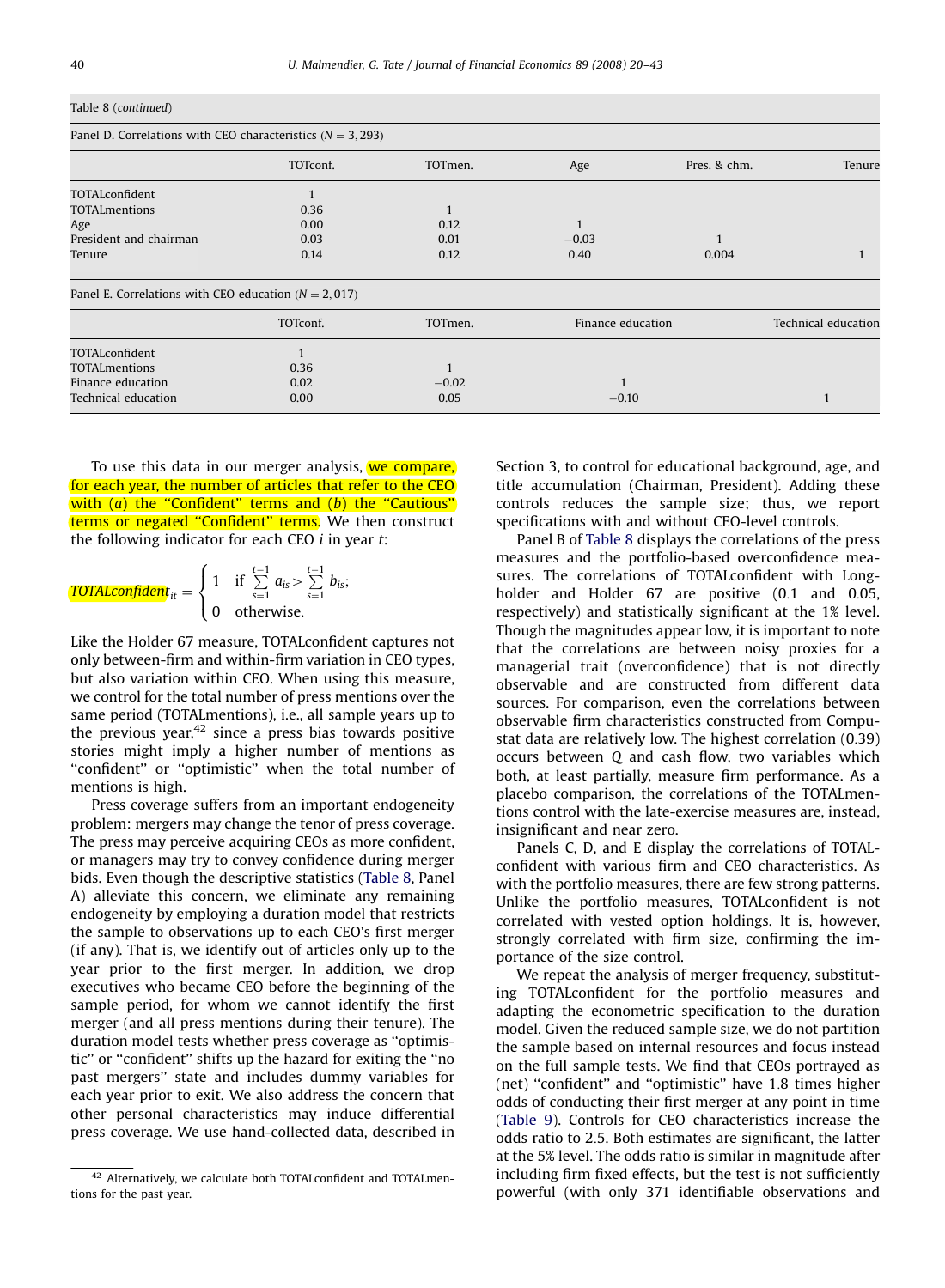<span id="page-21-0"></span>Press coverage and mergers

The dependent variable is binary where 1 signifies that the firm made at least one merger bid that was eventually successful in a given year. It is restricted to diversifying mergers in Columns (3) and (4) and to intra-industry mergers in Columns (5) and (6). Diversification is measured using the Fama-French 48 industries. Size is the log of assets, Q the market value of assets over the book value of assets. Cash flow is earnings before extraordinary items plus depreciation, normalized by beginning-of-the-year capital. Stock ownership is the fraction of company stock owned by the CEO and his immediate family. Vested options are the CEO's holdings of options that are exercisable within six months, as a fraction of common shares outstanding, and multiplied by ten (so that the mean is roughly comparable to Stock ownership). Efficient board size is a binary variable where 1 signifies that the board of directors has between four and 12 members. CEO age is measured in years. CEO chairman & president is a dummy variable and equal to 1 if the CEO is also chairman of the board and president of his company. Finance education is binary and equal to 1 for CEOs with undergraduate or graduate degrees in accounting, finance, business (incl. MBA), or economics. Technical education is binary and equals 1 for CEOs with undergraduate or graduate degrees in engineering, physics, operations research, chemistry, mathematics, biology, pharmacy, or other applied sciences. Size, Q, Stock ownership, and Vested options are measured at the beginning of the year; all other variables are at the end. TOTALconfident is a dummy variable equal to 1 when the number of ''confident'' and ''optimistic'' mentions for a CEO in the LexisNexis and The Wall Street Journal searches exceeds the number of ''not confident,'' ''not optimistic,'' and ''reliable, cautious, practical, conservative, steady, frugal'' mentions. TOTALmentions is the total number of articles mentioning the CEO in both sets of searches. Both dummies consider all articles over the sample period up to the previous year. The ''No past merger'' state dummies capture time in the initial state and run from ''Second year as CEO'' to ''Fourteenth year as CEO.'' The sample is restricted to all firm years up to the first merger for a given CEO (and drops all firm years under that CEO after the first merger, if any). It is also restricted to CEOs whose tenure begins between 1980–1994 so that press coverage is all-inclusive. Standard errors are robust to heteroskedasticity and arbitrary within-firm serial correlation. Coefficients are presented as odds ratios.

|                                | All mergers |             |              | Diversifying mergers |              | Intra-industry mergers |  |
|--------------------------------|-------------|-------------|--------------|----------------------|--------------|------------------------|--|
|                                | (1)         | (2)         | (3)          | (4)                  | (5)          | (6)                    |  |
| Size                           | 0.8919      | 0.8580      | 0.9411       | 0.813                | 0.7757       | 0.8897                 |  |
|                                | (1.03)      | (0.97)      | (0.41)       | (0.93)               | $(1.72)^{*}$ | (0.52)                 |  |
| Q                              | 0.5967      | 0.6876      | 0.6963       | 0.7351               | 0.3837       | 0.523                  |  |
|                                | $(2.19)$ ** | (1.18)      | (1.23)       | (0.67)               | $(2.67)$ *** | $(1.66)^*$             |  |
| Cash flow                      | 1.7996      | 1.5027      | 1.7200       | 1.0514               | 2.2824       | 3.0977                 |  |
|                                | $(2.28)$ ** | (1.17)      | $(1.75)^{*}$ | (0.11)               | $(2.28)$ **  | $(2.27)$ **            |  |
| Stock ownership                | 2.2172      | 0.6546      | 4.4640       | 1.3446               | 0.6097       | 0.0589                 |  |
|                                | (0.65)      | (0.28)      | (1.05)       | (0.17)               | (0.29)       | (0.78)                 |  |
| Vested options                 | 7.0257      | 130.212     | 27.5615      | 7,409.64             | 0.1693       | 0.0008                 |  |
|                                | (0.95)      | (0.93)      | (0.72)       | $(1.76)^*$           | (0.42)       | (0.65)                 |  |
| Efficient board size           | 0.8396      | 0.7450      | 0.8600       | 0.7204               | 0.8038       | 0.7434                 |  |
|                                | (0.78)      | (0.95)      | (0.50)       | (0.82)               | (0.75)       | (0.76)                 |  |
| CEO age                        |             | 1.0047      |              | 1.0036               |              | 1.0156                 |  |
|                                |             | (0.18)      |              | (0.12)               |              | (0.32)                 |  |
| CEO chairman and president     |             | 0.9431      |              | 0.7984               |              | 1.2737                 |  |
|                                |             | (0.21)      |              | (0.68)               |              | (0.57)                 |  |
| Finance education              |             | 1.5721      |              | 1.9397               |              | 1.1161                 |  |
|                                |             | (1.62)      |              | $(1.98)$ **          |              | (0.24)                 |  |
| Technical education            |             | 0.9185      |              | 0.9385               |              | 1.0711                 |  |
|                                |             | (0.31)      |              | (0.19)               |              | (0.15)                 |  |
| <b>TOTALmentions</b>           | 1.0009      | 1.0003      | 1.0019       | 1.0028               | 0.9985       | 0.9946                 |  |
|                                | (0.37)      | (0.09)      | (0.70)       | (0.88)               | (0.39)       | (0.95)                 |  |
| <b>TOTALconfident</b>          | 1.7972      | 2.5442      | 2.1734       | 3.2492               | 1.4250       | 1.6670                 |  |
|                                | $(1.74)^*$  | $(2.36)$ ** | $(1.83)^{*}$ | $(2.35)$ **          | (0.75)       | (0.86)                 |  |
| "No past merger" state dummies | Yes         | Yes         | Yes          | Yes                  | Yes          | Yes                    |  |
| Year fixed effects             | Yes         | Yes         | Yes          | Yes                  | Yes          | Yes                    |  |
| Observations                   | 1,144       | 716         | 1,144        | 716                  | 1,040        | 548                    |  |

z-Statistics in parentheses. Constant excluded.

\* Significant at 10%; \*\* significant at 5%; \*\*\* significant at 1%.

79 firms) to reject the null hypothesis of a zero marginal effect.<sup>43</sup>

In Columns (3)–(6), we replicate the test of Prediction 2 from Section 5.2.1, using diversification as a proxy for

negative expected value, in the duration framework. The odds ratios are 2:2 (no CEO controls) and 3:2 (with CEO controls) for diversifying mergers, significant at the 10 and 5% levels, but 1.4 and 1.7 and insignificant for withinindustry mergers. Hence, TOTALconfident predicts heightened odds of exiting the ''no merger'' state by conducting a diversifying deal, but not by conducting an intraindustry merger.

To address the concern that ''confident'' press portrayal proxies for good past performance, we also re-estimate all regressions with controls for five lags of company stock returns. The results are unchanged and none of the return variables have consistent predictive power. As a further

<sup>&</sup>lt;sup>43</sup> The coefficient estimates for Vested Options are unstable and blow up when we add CEO controls. We therefore test for multicollinearity or extreme outliers driving the results. We find no evidence that the Vested Options control affects the TOTALconfident coefficient estimates. Similarly, the baseline hazards blow up in the within-industry, no-CEO-controls specification. This effect appears to arise from multicollinearity with the size variable. Excluding the size control, however, has no impact on the TOTALconfident coefficient estimate.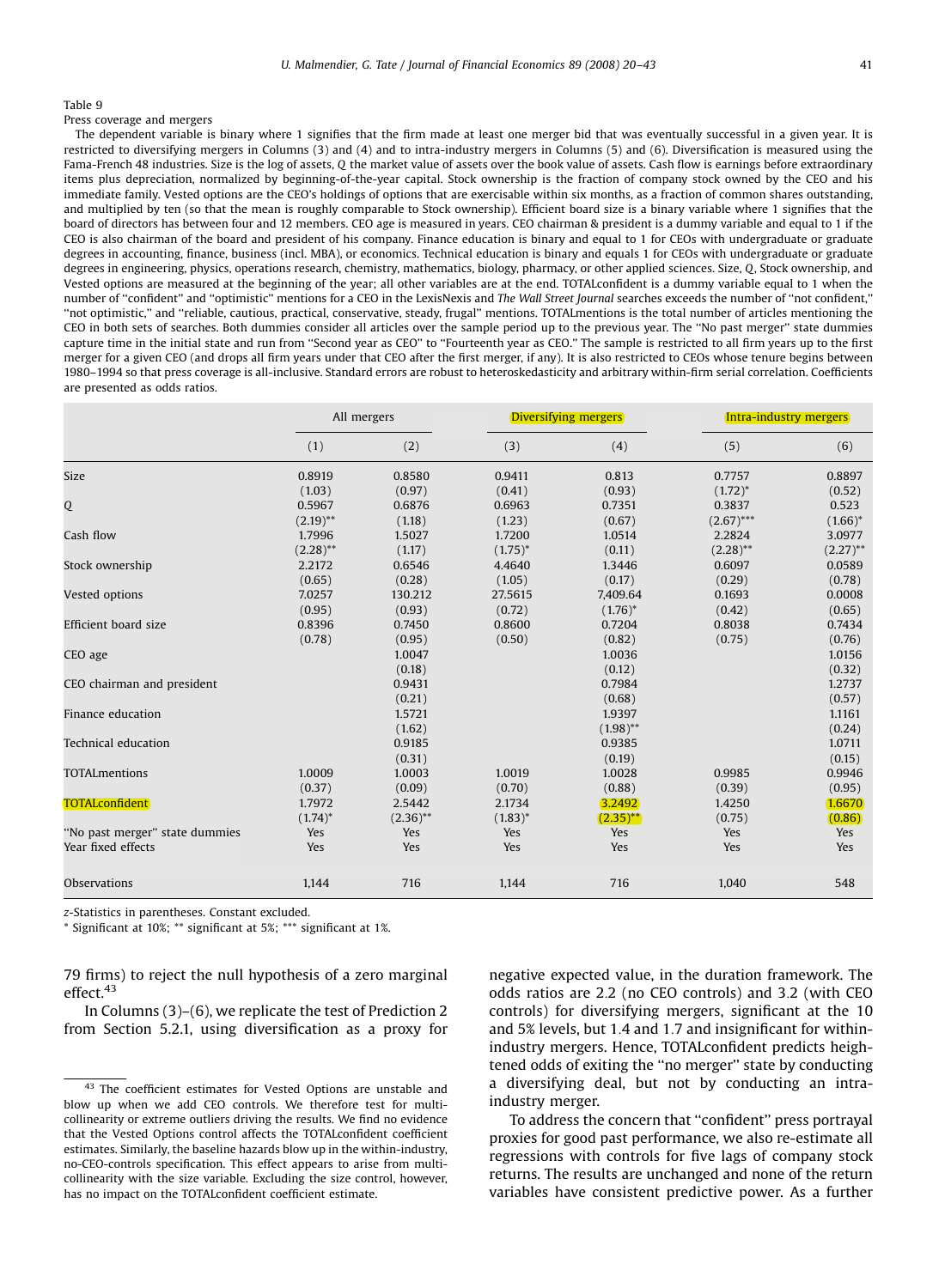<span id="page-22-0"></span>corroboration of the press measure, we note that it not only predicts acquisitiveness, but also investment-cash flow sensitivity. [Malmendier and Tate \(2005\)](#page-23-0) show that similar portfolio measures of overconfidence predict heightened investment-cash flow sensitivity, particularly among equity-dependent firms. In untabulated results, we replicate these analyses with a simplified version of the TOTALconfident measure (calculated once for the full sample period).

These results corroborate the overconfidence explanation for mergers. Whether we measure differences in beliefs between the manager and the market using managerial portfolio decisions or press portrayal, the effect on merger activity is the same. Moreover, the press measure directly captures characterizations of executive personality features, providing insight into the type of executive identified by our portfolio measures of overconfidence.

# 7. Conclusion

We analyze the impact of overconfidence on merger decisions. Overconfidence does not necessarily predict more acquisitions—that depends on the trade-off between CEOs' perceived undervaluation of their company as a stand-alone and overestimation of future returns from acquisitions. However, overconfident CEOs are unambiguously more likely to make lower-quality acquisitions when their firm has abundant internal resources.

We measure overconfidence in two ways. First, we use CEOs' private investment decisions to capture their ''revealed beliefs.'' Second, we use the press to measure outsiders' perceptions of the CEOs. Our empirical analysis confirms the overconfidence predictions. We also find that overconfident CEOs are more acquisitive unconditionally. Our results point to overconfidence as an important element of a unified theory of corporate mergers.

Much of the existing evidence in favor of the hubris hypothesis comes from interpreting the average announcement effects to merger bids: shareholders of target companies seem to gain while acquiring shareholders lose. However, these aggregate effects are open to many interpretations. A key contribution of our analysis is to directly measure which CEOs are prone to overconfidence (or hubris) and to show that those CEOs, in particular, destroy value for their shareholders through acquisitions. Our field evidence complements the vast experimental and psychological evidence on individual overconfidence.

Our results also have implications for contracting practices and organizational design. Overconfidence provides an alternative interpretation of agency problems in firms and of the origin of private benefits. Unlike CEOs with empire-building preferences, who consciously disregard shareholders' interests, overconfident CEOs believe they are maximizing value. Thus, standard incentive contracts are unlikely to correct their sub-optimal decisions. However, overconfident CEOs do respond to financing constraints. Overconfidence therefore further motivates the constraining role of capital structure. In

addition, independent directors may need to play a more active role in project assessment and selection to counterbalance CEO overconfidence.

# References

- Amihud, Y., Lev, B., 1981. Risk reduction as a managerial motive for conglomerate mergers. Bell Journal of Economics 12, 605–617.
- Andrade, G., Mitchell, M., Stafford, E., 2001. New evidence and perspectives on mergers. Journal of Economic Perspectives 15, 103–120.
- Asquith, P., 1983. Merger bids, uncertainty, and stockholder returns. Journal of Financial Economics 11, 51–83.
- Baker, M., Stein, J., Wurgler, J., 2003. When does the market matter? Stock prices and the investment of equity-dependent firms. Quarterly Journal of Economics 118, 969–1006.
- Baker, M., Ruback, R., Wurgler, J., 2006. Behavioral corporate finance: a survey. In: Eckbo, E. (Ed.), Handbook of Corporate Finance: Empirical Corporate Finance. North Holland, Amsterdam, pp. 145–186.
- Barberis, N., Thaler, R., 2003. A survey of behavioral finance. In: Constantinides, G., Harris, M., Stulz, R. (Eds.), Handbook of the Economics of Finance: Financial Markets and Asset Pricing. North Holland, Amsterdam, pp. 1053–1124.
- Berger, P., Ofek, E., 1995. Diversification's effect on firm value. Journal of Financial Economics 37, 39–66.
- Bernardo, A., Welch, I., 2001. On the evolution of overconfidence and entrepreneurs. Journal of Economics and Management Strategy 10, 301–330.
- Bradley, M., Desai, A., Kim, E., 1983. The rationale behind interfirm tender offers: information or synergy? Journal of Financial Economics 11, 183–206.
- Camerer, C., Malmendier, U., 2007. Behavioral economics of organizations. In: Diamond, P., Vartiainen, H. (Eds.), Behavioral Economics and Its Applications. Princeton University Press, Princeton, NJ, pp. 235–290.
- DeGeorge, G., 1993. Wayne's World: busting beyond video. Business Week 3343, 122.
- Dodd, P., 1980. Merger proposals, managerial discretion and stockholder wealth. Journal of Financial Economics 8, 105–138.
- Dong, M., Hirshleifer, D., Richardson, S., Teoh, S., 2006. Does investor misvaluation drive the takeover market? Journal of Finance 61, 725–762.
- Dun & Bradstreet Reference Book of Corporate Managements, 1997. Dun & Bradstreet, Inc., Bethlehem, PA.
- Engardio, P., Fins, A., 1989. Will this video chain stay on fast-forward? BusinessWeek 3109, 72.
- Fama, E., French, K., 2002. Testing tradeoff and pecking order predictions about dividends and debt. Review of Financial Studies 15, 1–33.
- Firth, M., 1980. Takeovers, shareholder returns and the theory of the firm. Quarterly Journal of Economics 94, 235–260.
- Goel, A., Thakor, A., 2000. Rationality, overconfidence and leadership. University of Michigan Business School Faculty Working Paper No. 00-022.
- Gompers, P., Ishii, J., Metrick, A., 2003. Corporate governance and equity prices. Quarterly Journal of Economics 118, 107–155.
- Graham, J., Lemmon, M., Wolf, J., 2002. Does corporate diversification destroy value? Journal of Finance 57, 695–720.
- Guner, A., Malmendier, U., Tate, G., forthcoming. Financial expertise of directors. Journal of Financial Economics.
- Hall, B., Liebman, J., 1998. Are CEOs really paid like bureaucrats? Quarterly Journal of Economics 113, 653–691.
- Hall, B., Murphy, K., 2002. Stock options for undiversified executives. Journal of Accounting and Economics 33, 3–42.
- Harford, J., 1999. Corporate cash reserves and acquisitions. Journal of Finance 54, 1969–1997.
- Hayward, M., Hambrick, D., 1997. Explaining the premiums paid for large acquisitions: evidence of CEO hubris. Administrative Science Quarterly 42, 103–127.
- Heaton, J.B., 2002. Managerial optimism and corporate finance. Financial Management 31, 33–45.
- Jensen, M., 1986. Agency costs of free cash flow, corporate finance, and takeovers. American Economic Review (Papers & Proceedings) 76, 323–329.
- Jensen, M., 1988. Takeovers: their causes and consequences. Journal of Economic Perspectives 2, 21–48.
- Jensen, M., Ruback, R., 1983. The market for corporate control: the scientific evidence. Journal of Financial Economics 11, 5–50.